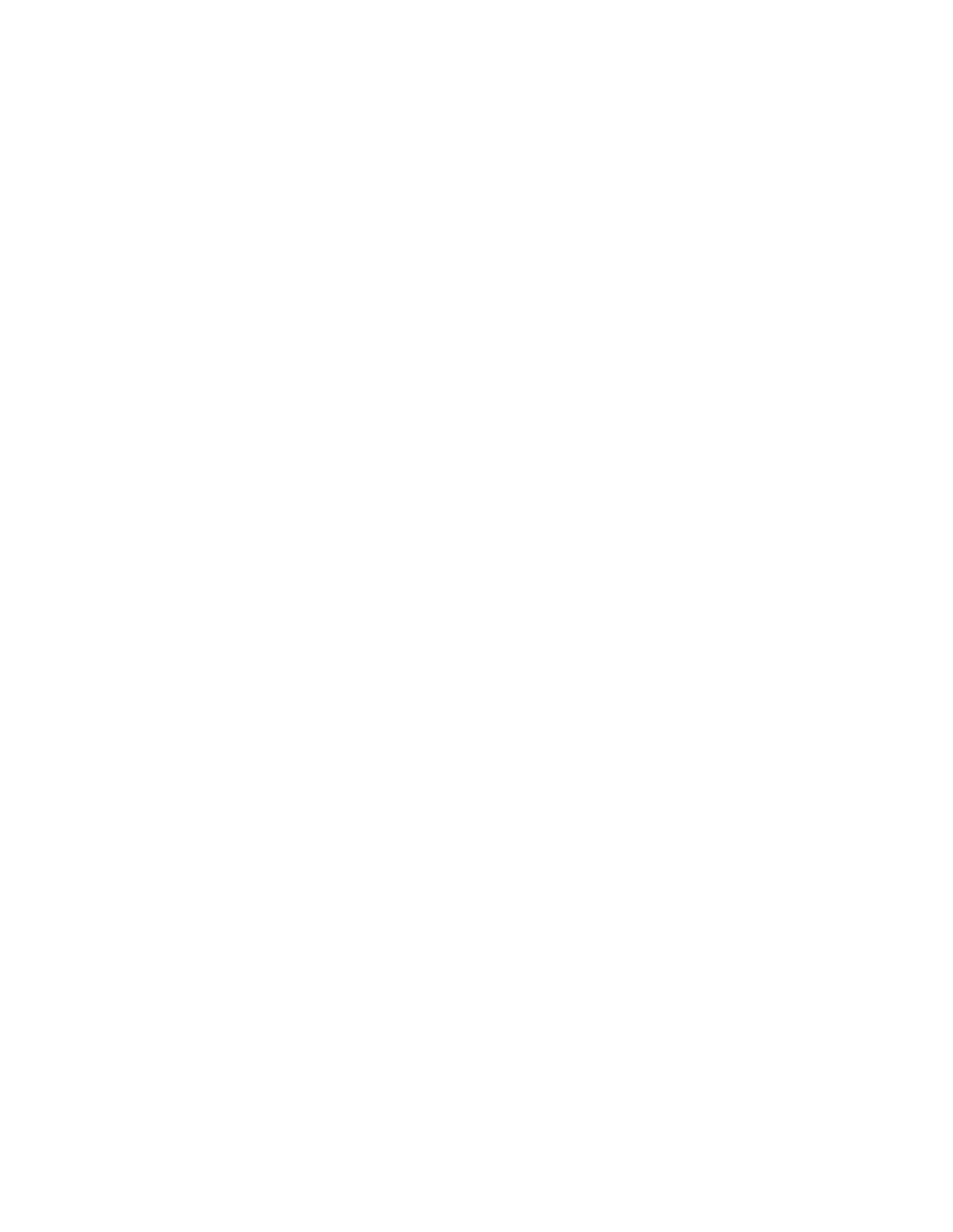## 1 MOTION INDEX

| 2        | MOTION                                                                             | PAGE   |
|----------|------------------------------------------------------------------------------------|--------|
| 3        | Roll Call<br>Approval of Agenda                                                    | 3<br>3 |
| 4        | Approval of 4-12-17 minutes                                                        | 4      |
| 5        | UNFINISHED BUSINESS                                                                |        |
| 6        | None                                                                               | 4      |
| 7<br>8   | NEW BUSINESS:<br>Approval of Resolutions & Ordinances for City Council<br>Meetings |        |
| 9        | Special 4-3-17 meeting, Resolution 176, approved                                   | 6      |
| 10       | Regular 4-10-17 meeting, Resolutions 173-175,<br>178-182, approved                 | 7      |
| 11       | Resolution 100.1                                                                   | 13     |
| 12<br>13 | Regular 4-24-17 meeting, Resolutions 184-185,<br>187-191, 206, adopted             | 18     |
| 14       | Resolution 138, action deferred                                                    | 20     |
| 15       | Resolution 199-205, no action taken                                                | 27     |
| 16       | CITY ADMINISTRATOR ITEMS                                                           | 57     |
| 17       | Budget to Actual - March 2017                                                      | 33     |
| 18       |                                                                                    |        |
| 19       | Resolution 227.1, adopted                                                          | 39     |
| 20       | Public Comment                                                                     | 39     |
| 21       | Adjournment                                                                        | 38     |
| 22       |                                                                                    |        |
| 23       |                                                                                    |        |
| 24       |                                                                                    |        |
| 25       |                                                                                    |        |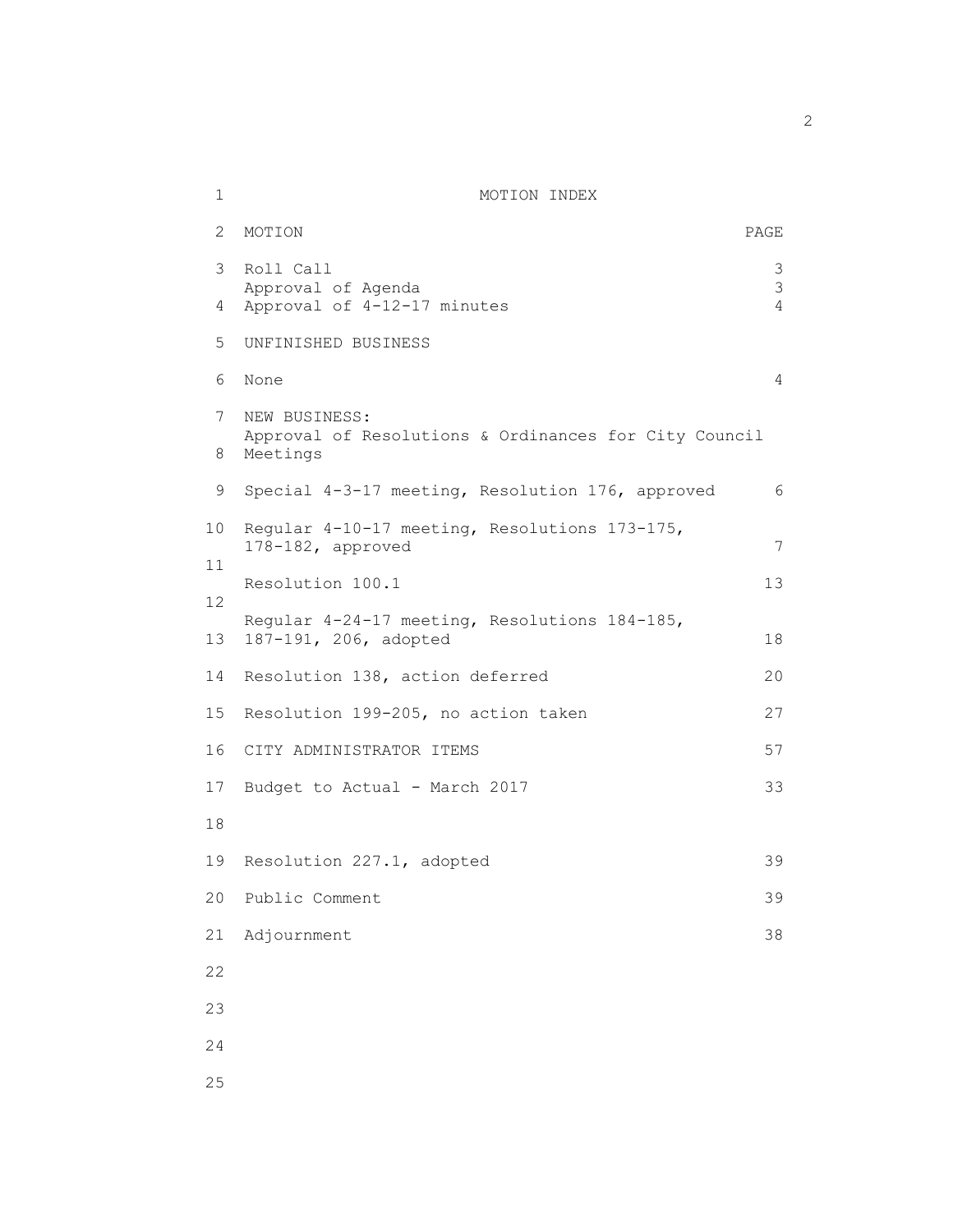1 Flint, Michigan 2 Wednesday, May 10, 2017 3 2:03 p.m. 4 THE CHAIRPERSON: Meeting will be in order, 5 please. 6 Let the record reflect that we do have a 7 quorum consisting of all three members, including 8 Mr. Finney participating by phone. 9 Next item of business is the approval of the 10 agenda. 11 MR. FERGUSON: So move. 12 THE CHAIRPERSON: Is there support? 13 MR. FINNEY: Support. 14 THE CHAIRPERSON: Without objection, the 15 agenda's approved. 16 Next item is the approval of the RTAB meeting 17 minutes of April 12th. I will note two corrections. 18 One is on Page 2, Line 11 regarding Mr. Ferguson, he 19 was not in attendance at the last meeting so he did not 20 ask for an excused absence. It's customary for members 21 who are not able to attend to be granted one and he was 22 granted one so it's sufficient that the minutes simply 23 reflect the fact that Mr. Ferguson was not present but 24 was granted an excused absence without objection. 25 The other correction concerns Pages 37 and 38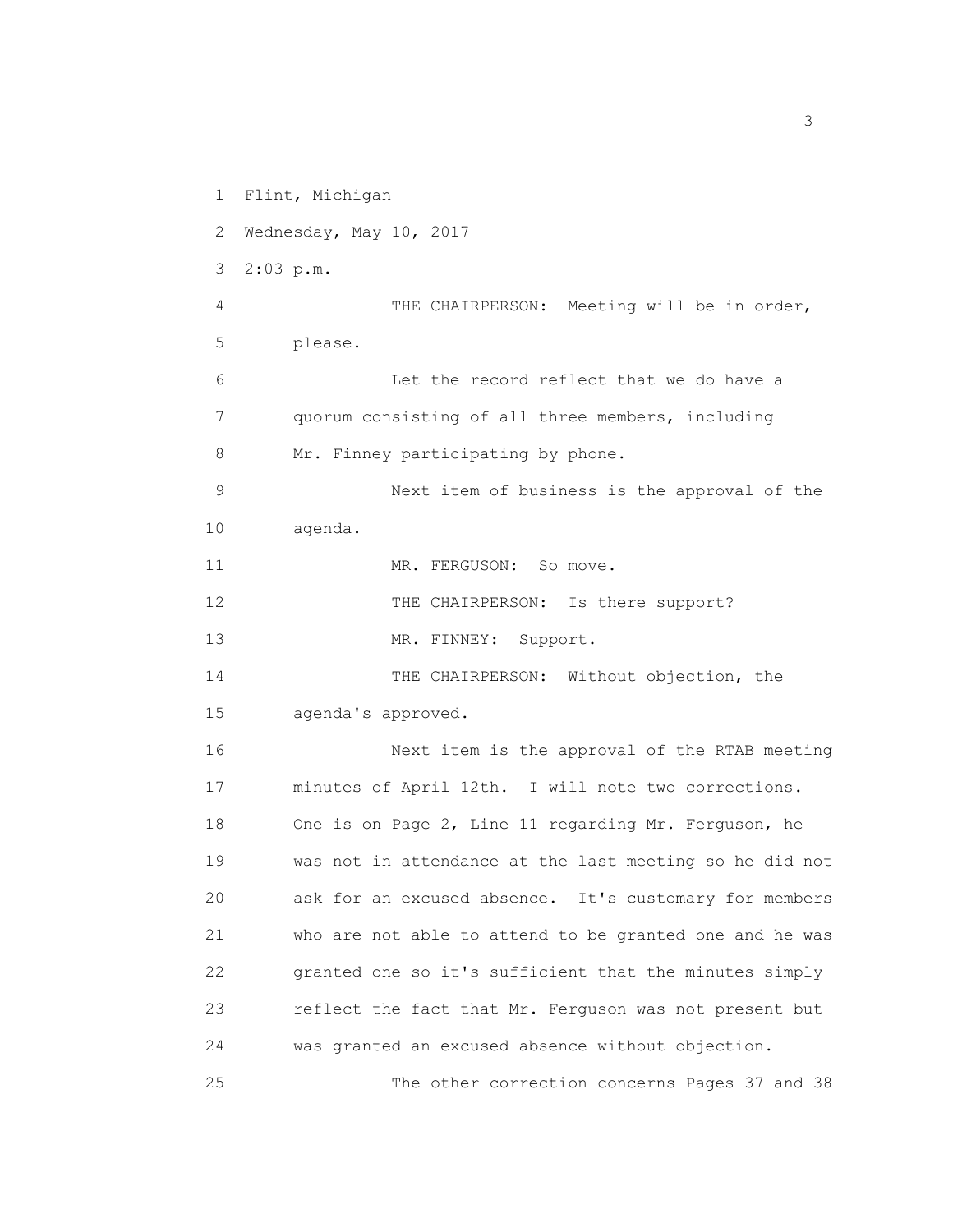1 of the minutes. There is, beginning on Page 37, 2 Line 10, a statement attributed to Mr. Ferguson. That 3 statement was actually made by Mr. Doyle, an individual 4 who had accompanied Mr. Sabuda to the microphone to 5 discuss the City status in replacing the lead service 6 lines. 7 And there's an additional statement at the 8 bottom of Page 37, carrying over onto the top of 9 Page 38, also attributed to Mr. Ferguson which should 10 be attributed to Mr. Doyle. 11 Are there any other corrections or additions 12 to the minutes from April 12th from the RTAB? 13 15 If not, is there a motion that the minutes, 14 as corrected -- 15 MR. FERGUSON: So move. 16 THE CHAIRPERSON: -- thus far be approved? 17 Is there support? 18 MR. FINNEY: Support. 19 THE CHAIRPERSON: Those in favor, please say 20 "aye". 21 BOARD MEMBERS: Aye. 22 THE CHAIRPERSON: Opposed? 23 Minutes, as corrected, are adopted. 24 There is no unfinished business. 25 New business, Mayor and Council President,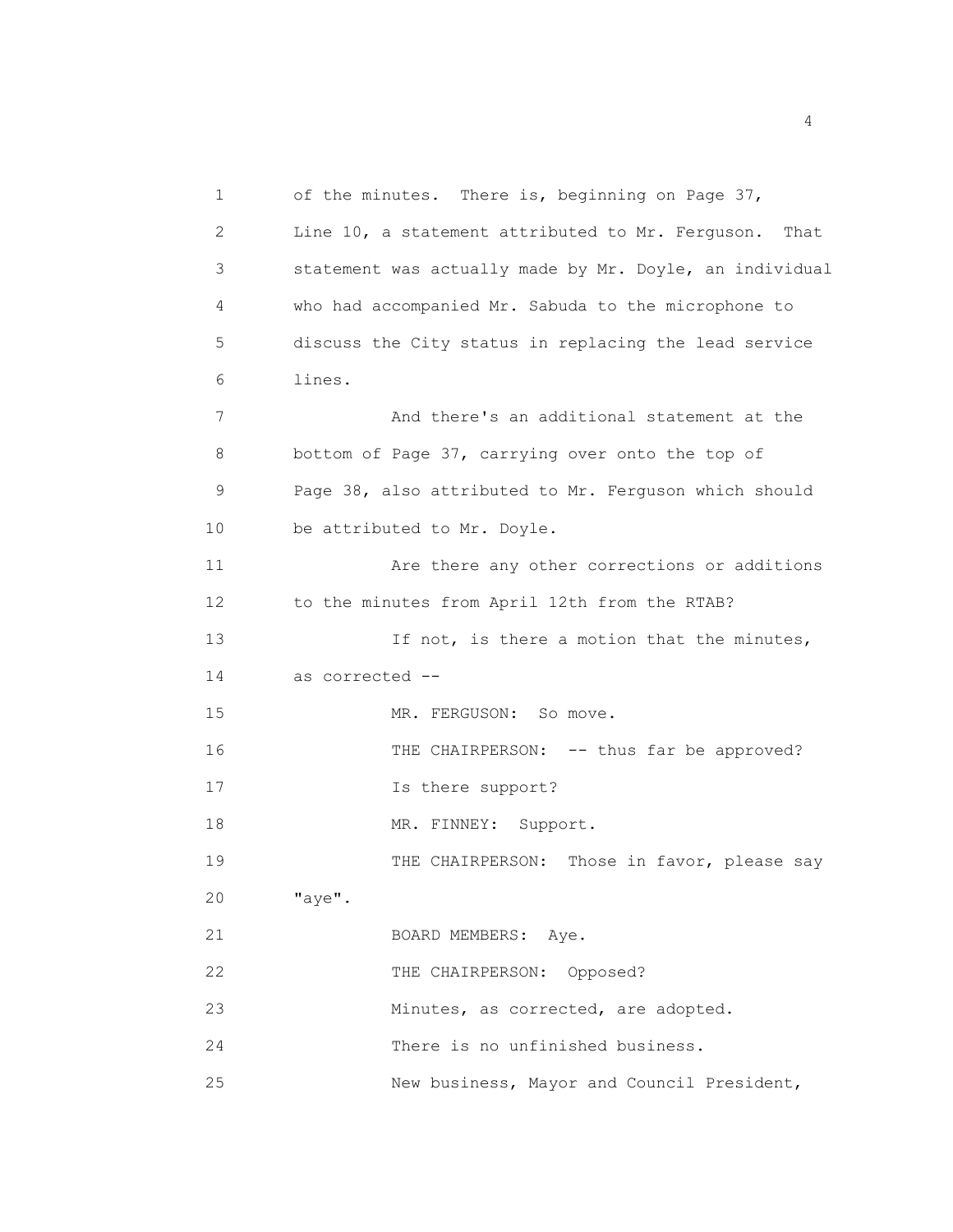1 Mr. Branch or Mr. Jones, do either of you have any 2 status reports to offer? 3 MR. JONES: No, not at this time. 4 Nothing from the Mayor's office at this time. 5 Thank you. 6 THE CHAIRPERSON: Thank you. 7 Next item of business is the approval of 8 resolutions and ordinances from the City Council 9 meetings. 10 We begin with the Special City Council 11 meeting of April 3rd. One item from that, 12 Resolution 176. Mr. Cline? 13 MR. CLINE: Good afternoon. Resolution 176, 14 the special meeting is the presentation and receipt 15 read by the City Council of the draft fiscal year 16 '18/'19 budget for the City. I will note no copy of 17 the resolution was actually received so that's not in 18 your packet but that was the only action item from that 19 meeting. 20 THE CHAIRPERSON: Is there a motion that 21 Resolution 176 be approved? 22 MR. FERGUSON: So move. 23 THE CHAIRPERSON: Is there support? 24 MR. FINNEY: Support. 25 THE CHAIRPERSON: Are there any questions?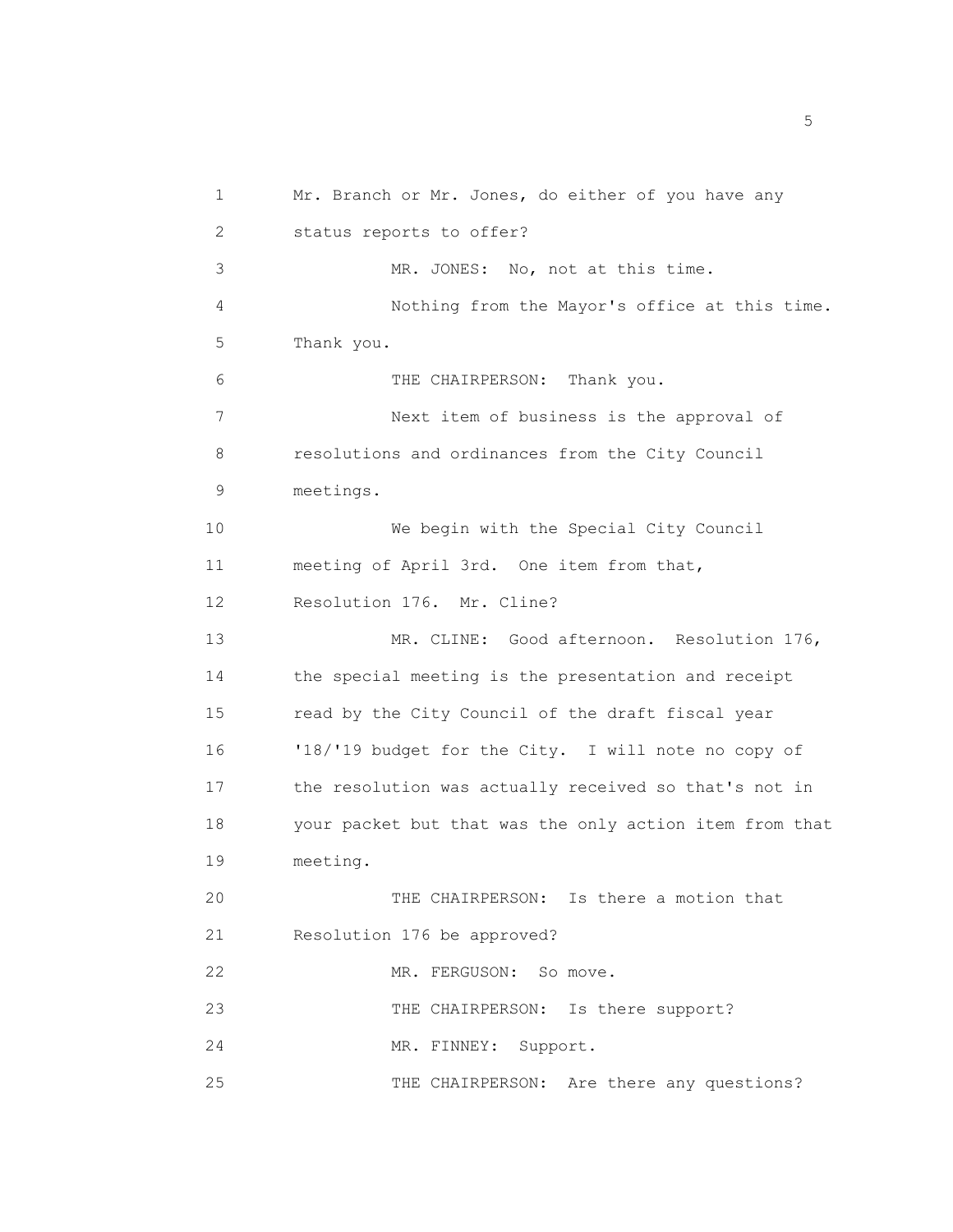| 1  | If not, those in favor of the motion, please            |
|----|---------------------------------------------------------|
| 2  | say "aye".                                              |
| 3  | BOARD MEMBERS: Aye.                                     |
| 4  | THE CHAIRPERSON: Opposed?                               |
| 5  | Motion is adopted.                                      |
| 6  | That will bring us to resolutions from the              |
| 7  | Regular City Council meeting of April 10th.             |
| 8  | Mr. Cline, if you would summarize those                 |
| 9  | resolutions for us.                                     |
| 10 | MR. CLINE: Yes. Resolution 173 is the sale              |
| 11 | of the City's K-9 Unit to the County Metro Police       |
| 12 | Department in the amount of \$15,000, with the          |
| 13 | application of that revenue to go back into the K-9     |
| 14 | Unit Program.                                           |
| 15 | Resolution 174 is a memorandum of                       |
| 16 | understanding with Consumers Energy to replace the      |
| 17 | pedestrian foot bridge at the U of M Flint campus.      |
| 18 | This cost is to be borne by Consumers Energy and it's a |
| 19 | minimum of \$70,000 project.                            |
| 20 | You have Resolution 175, which is the                   |
| 21 | appointment of the blight officer. This is a mayoral    |
| 22 | appointment. There is a one-page agreement for this     |
| 23 | appointment within your packet.                         |
| 24 | You have Resolution 178, which is a change              |
| 25 | order with SSS Printing in the amount of \$25,000. This |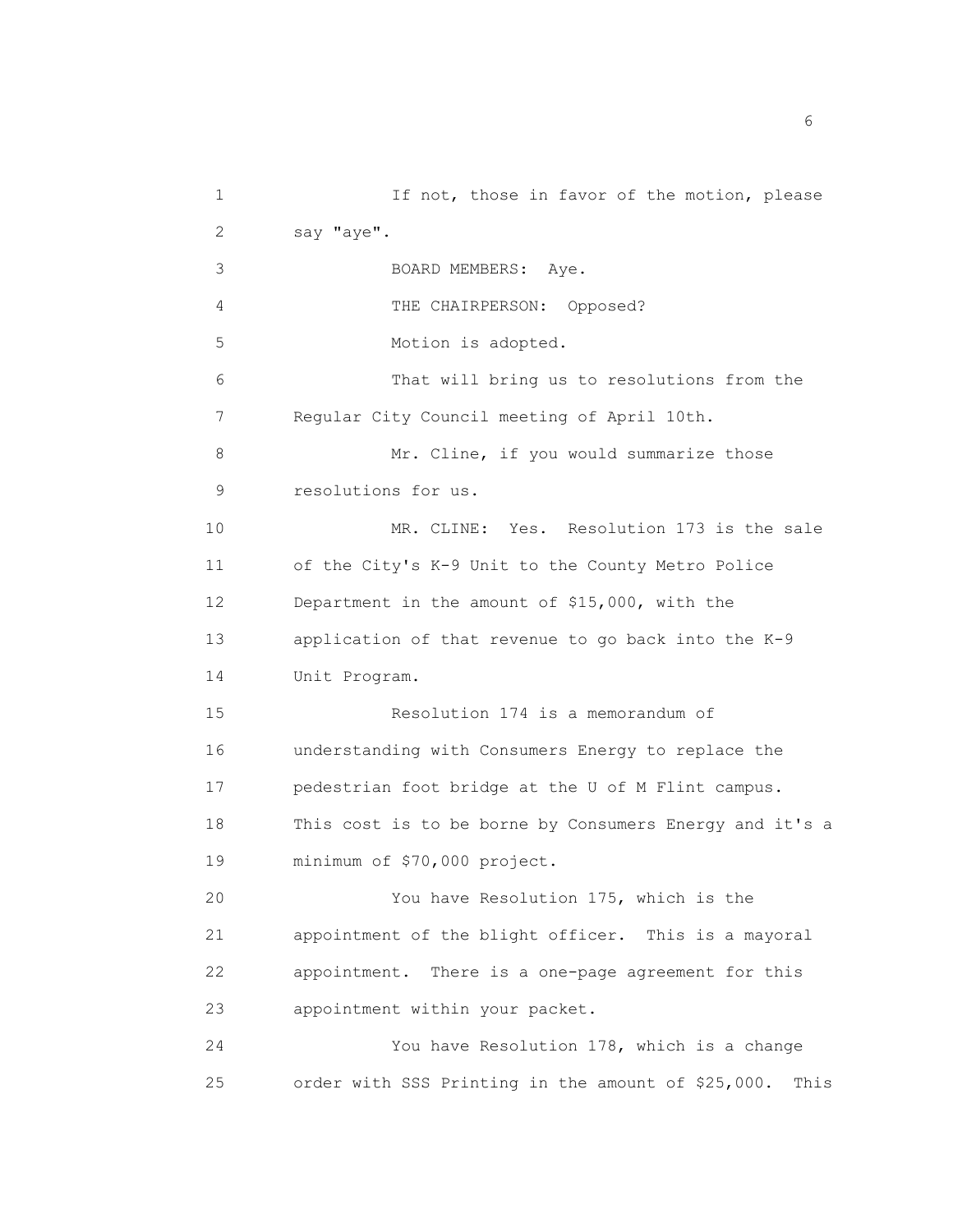| $\mathbf 1$    | is for the continued printing of water bills.            |
|----------------|----------------------------------------------------------|
| $\overline{2}$ | Resolution 179 is an agreement with                      |
| 3              | Arnold Sales for janitorial supplies in the amount of    |
| 4              | \$16,000.                                                |
| 5              | Resolution 180 is the approval of an office              |
| 6              | relocation to house the Administrative Hearings Bureau   |
| 7              | in the former Risk Management Offices.                   |
| 8              | Resolution 181 is a change order with                    |
| 9              | Aldridge Trucking in the amount of \$5,000 for fill sand |
| 10             | for additional street projects.                          |
| 11             | And Resolution 182 is, again, a change order             |
| 12             | with Central Concrete Products in the amount of \$25,000 |
| 13             | for adding concrete materials for road projects this     |
| 14             | season.                                                  |
| 15             | THE CHAIRPERSON: Is there a motion that                  |
| 16             | these resolutions be approved?                           |
| 17             | MR. FERGUSON:<br>So move.                                |
| 18             | THE CHAIRPERSON: Is there support?                       |
| 19             | MR. FINNEY:<br>Support.                                  |
| 20             | THE CHAIRPERSON: Is there any discussion?                |
| 21             | If not, those in favor of the motion, please             |
| 22             | say "aye".                                               |
| 23             | BOARD MEMBERS: Aye.                                      |
| 24             | THE CHAIRPERSON:<br>Opposed?                             |
| 25             | Motion is adopted.                                       |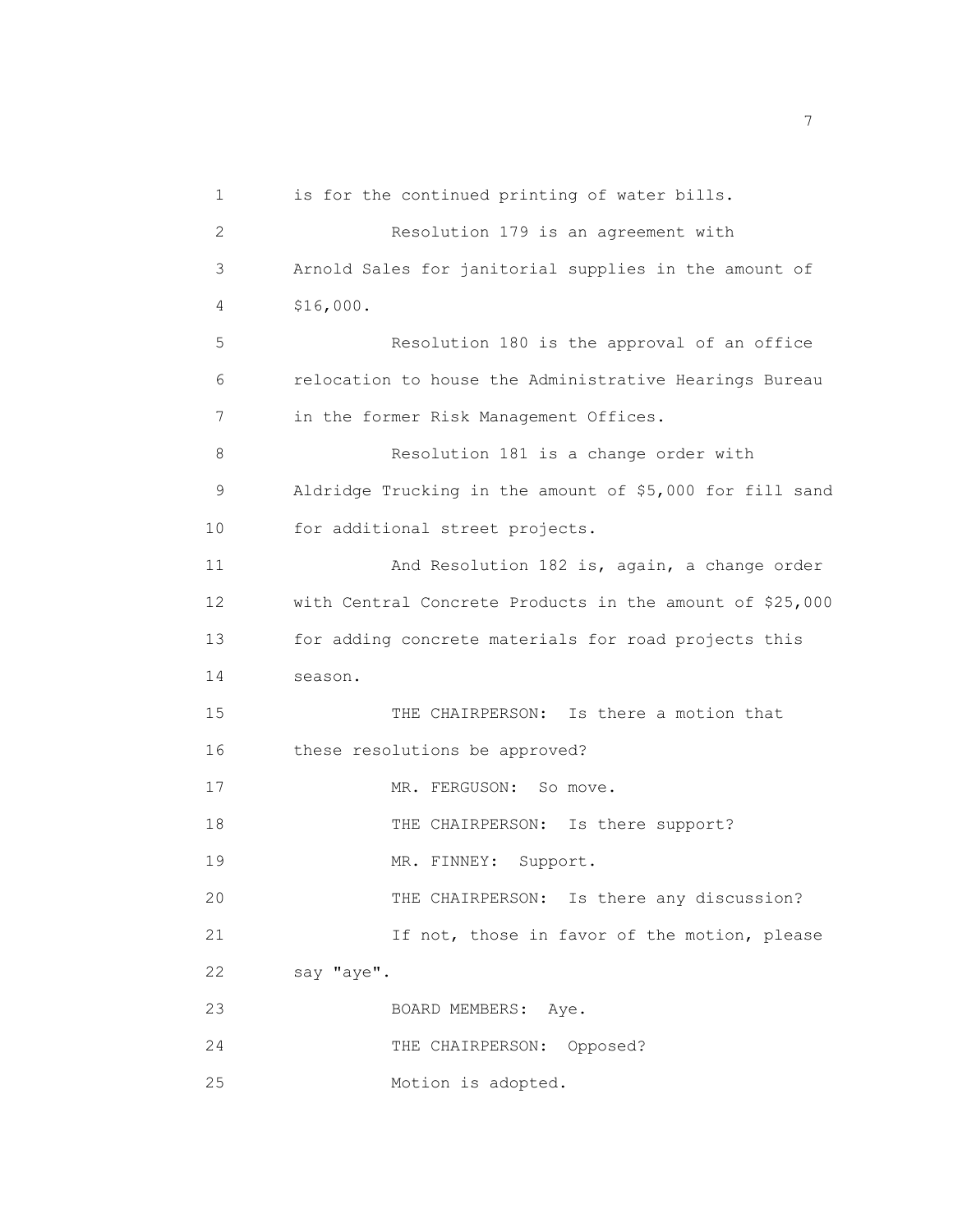1 Next is Resolution 100.1. And I believe we 2 had a question for City officials regarding this 3 resolution. 4 Mr. Sabuda or Mr. Branch or Mr. Jones, there 5 were two questions regarding this resolution. So that 6 we are clear that we understand, this is regarding an 7 arrangement between the City and the County, I believe, 8 for the lockup. 9 There was a reference in the resolution

10 itself to fiscal year '17. If that's in reference to 11 the City, then we're talking about the end of June. 12 But there is, in some of the other materials, a 13 reference to September 30, 2017.

14 So can someone clarify, first of all, which 15 period of time are we talking about. Is it the City's 16 fiscal year or is it the fiscal year of the County?

17 MR. SABUDA: The City's fiscal year is July 18 to June, so July 1 through June 30. On the funding 19 from -- from the State of Michigan, it's on the -- 20 that's on the State of Michigan fiscal year, which 21 would be an October, September. That was the piece 22 that -- that I was working on. And I don't have the 23 resolution in front of me so I would really have to 24 look at what you're -- what you're seeing there, 25 Mr. Chair, so that I could answer more clearly.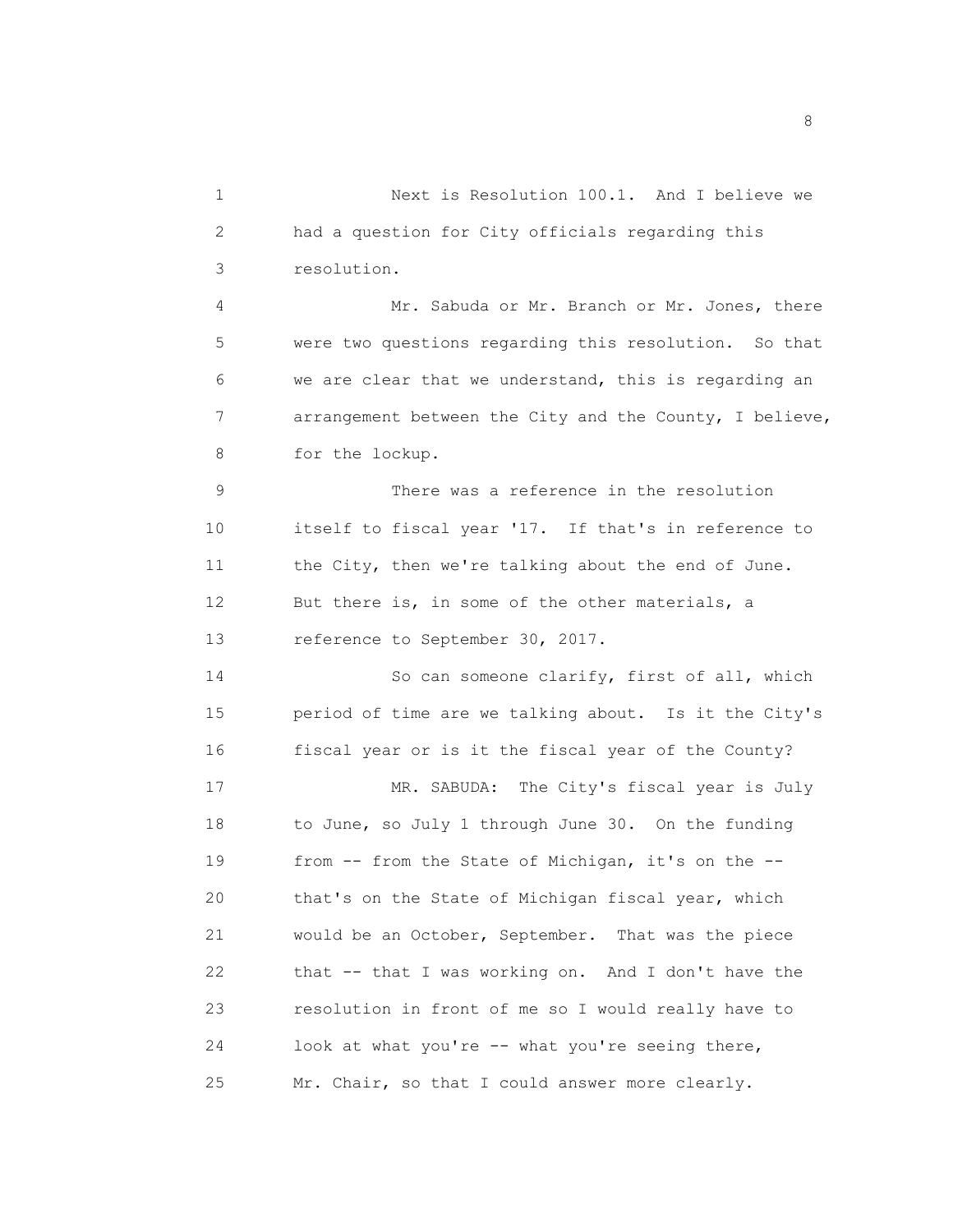1 THE CHAIRPERSON: So is the -- is the period 2 of time covered by this understanding or memorandum, is 3 it through this June 30th or is it through 4 September 30? 5 MR. SABUDA: I don't recall. I don't have 6 it. 7 MS. WHEELER: It's September. 8 MR. SABUDA: September 30th? 9 MS. WHEELER: Yeah. 10 THE CHAIRPERSON: September 30th? 11 MR. SABUDA: It's September 30th. 12 THE CHAIRPERSON: And then the follow-up 13 question was why this was being acted upon by City 14 Council in April, if it's for a period of time from 15 October 1 of 2016. You have roughly five months left. 16 So what would the explanation be as to what transpired 17 since October 1? 18 MR. SABUDA: What I can -- what I can 19 definitely tell you is this: Is that we had to confirm 20 the funding source. From the Finance Department's 21 point of view, we had to confirm the funding source; 22 that was number one, which Mr. Pike did confirm from 23 the State of Michigan. And I want to say that was 24 around the Thanksgiving holiday. 25 And then we had to confirm that the facility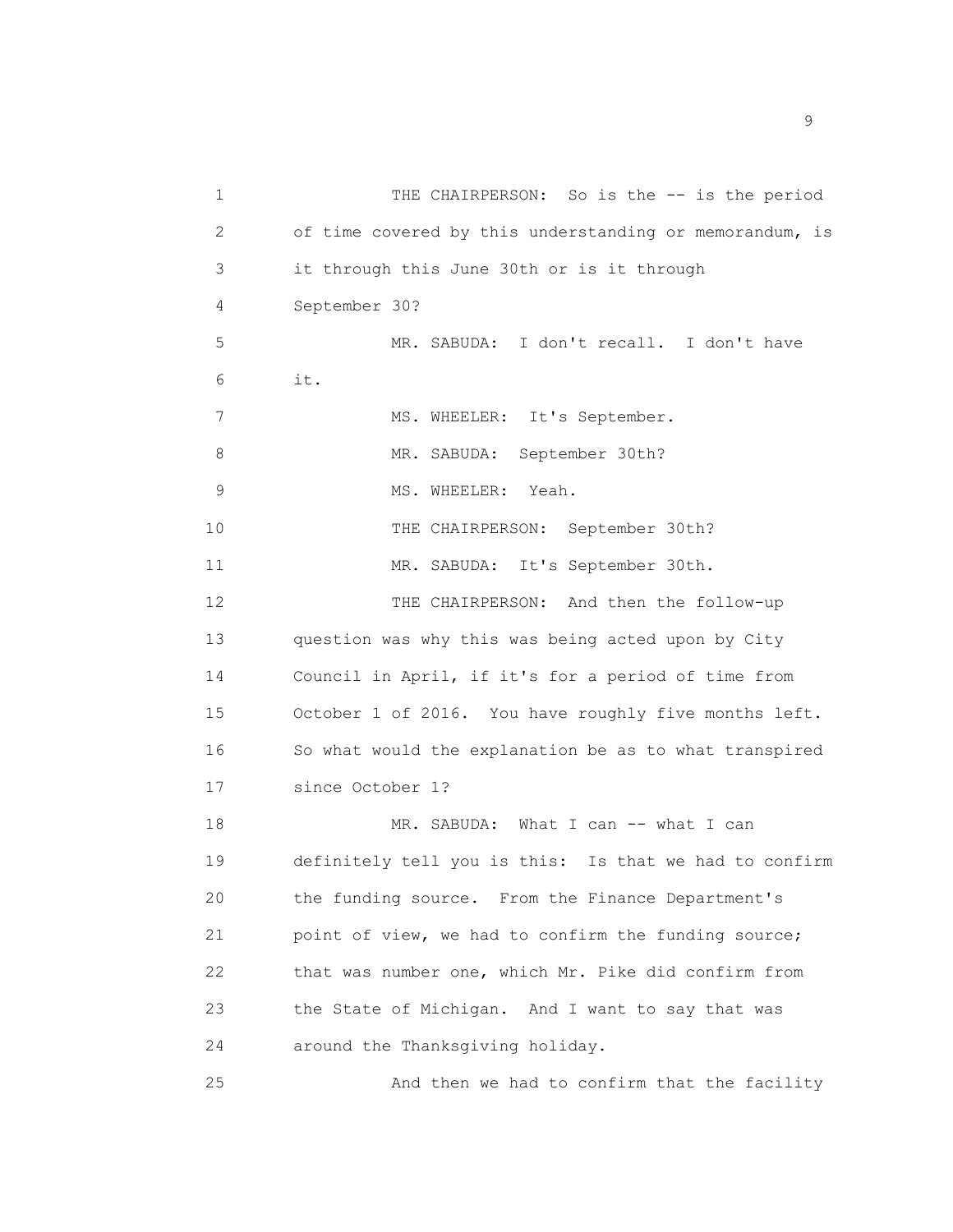1 was inspected and was eligible to be utilized, I mean, 2 for lack of a better term. So there was a point in 3 time where we had to work through the Governor's office 4 in order to get a response from MDEQ to get that 5 information. And I believe we finally received that 6 e-mail in January, February. And then that item was 7 then moved on to -- back to -- from my department, it 8 was then moved on up to the Mayor's office. 9 From there, I cannot comment any further on 10 it. It's out of my hands at that point in time. But I 11 can certainly tell you we had to work long and hard 12 with corrections to make sure that the facility was up 13 to code, and they confirm that. 14 THE CHAIRPERSON: Was this arrangement 15 actually in place prior to April 10th when the Council 16 heard the resolution? You know, my basic question 17 is -- 18 MR. SABUDA: Oh, they were using the 19 facility, yes. 20 THE CHAIRPERSON: My basic question is, this 21 makes reference to an arrangement for a 12-month period 22 of time, October 1 of last year through September 30th 23 of this year, and it's approved roughly seven months 24 into that period of time. So that obviously raised 25 questions with us.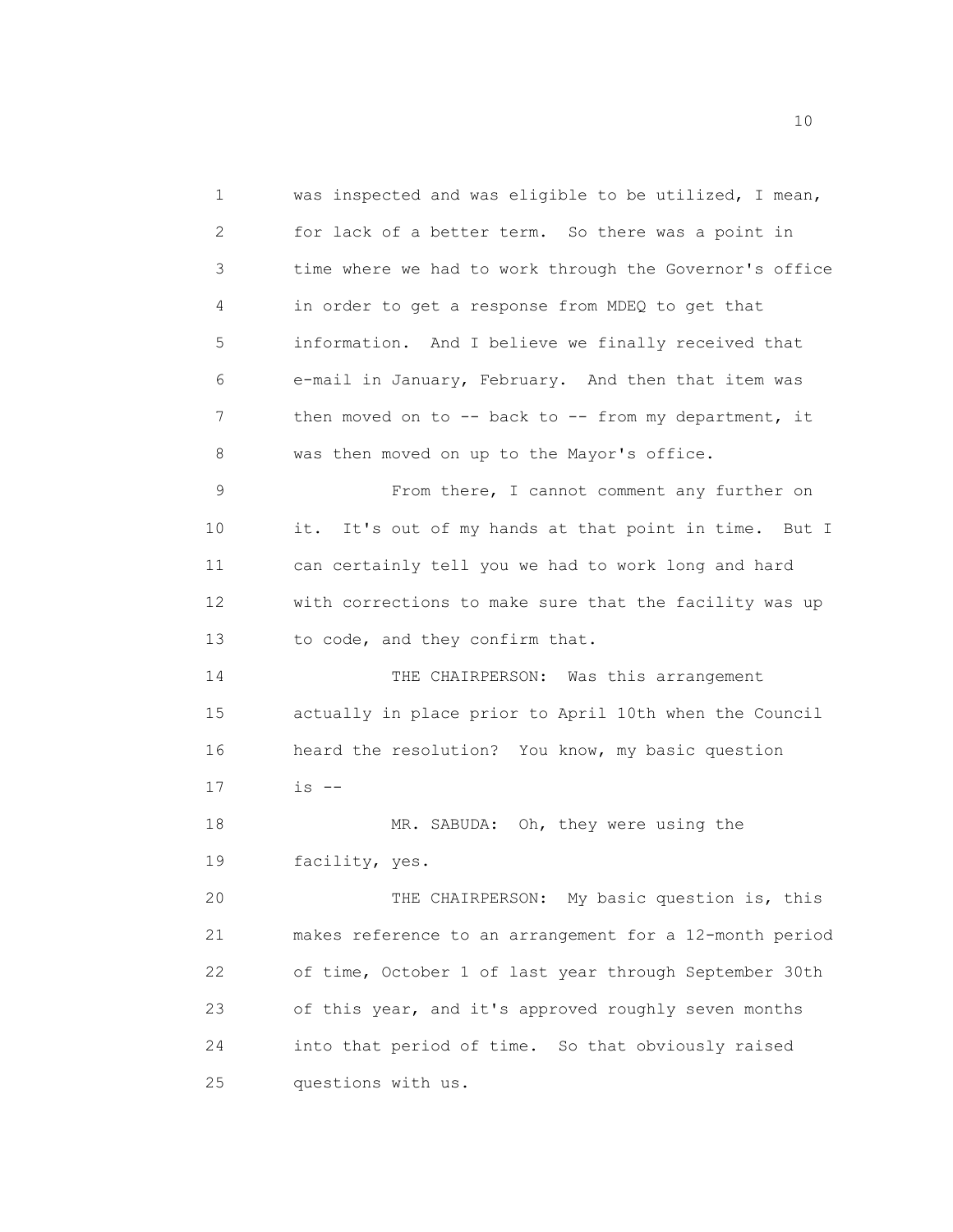1 MR. SABUDA: Right. No, no question. And 2 you -- at the end of the day, what ends up happening is 3 that item was preapproved -- or was approved, post 4 going forward and there was a contract prior to that 5 that we were utilizing. And, to the best of my 6 knowledge, it was the same contract that was the prior 7 year. 8 THE CHAIRPERSON: Is there a motion that 9 Resolution 100.1 be approved? 10 MR. FERGUSON: So move. 11 THE CHAIRPERSON: Is there support? 12 MR. FINNEY: Yeah, I'll support it. But I 13 have a question. 14 THE CHAIRPERSON: Yes, Mr. Finney? 15 MR. FINNEY: Could you repeat his 16 explanation? Because I didn't quite hear everything 17 that he said, just the last part. 18 THE CHAIRPERSON: Mr. Sabuda? 19 MR. SABUDA: I'm sorry. The question again, 20 Your Honor? 21 THE CHAIRPERSON: Could you repeat the later 22 part of your explanation. 23 MR. SABUDA: Okay. So there were -- from the 24 Finance point of view, there were two items that we 25 needed to confirm. The dollar value was available from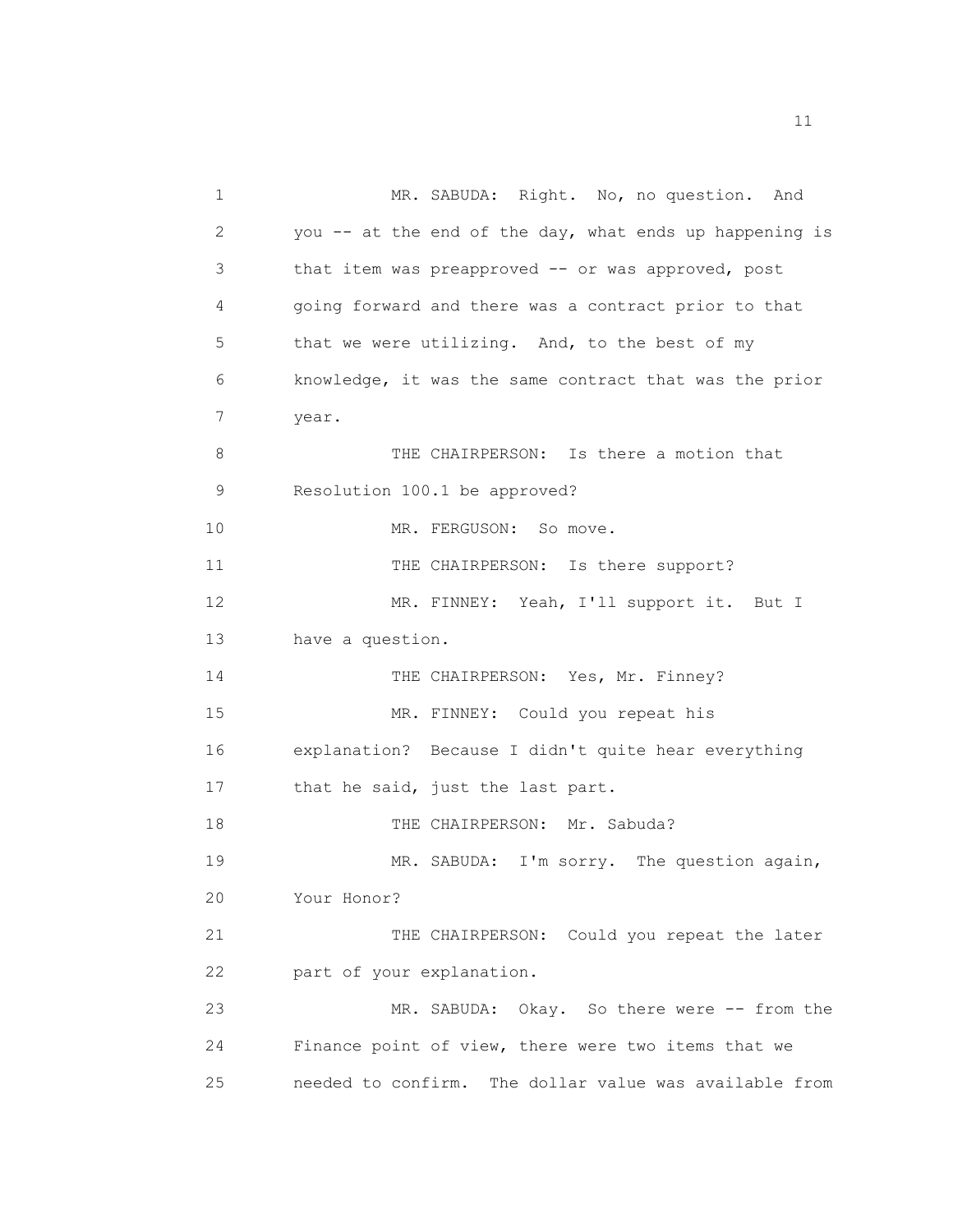1 the State of Michigan, which was confirmed by Mr. Pike 2 at the Department of Corrections. And then the other 3 piece was -- was the building eligible to be utilized, 4 was it up to code? That took a lot longer to -- to 5 achieve that goal. I had to use the Governor's office 6 to get that information from -- from Corrections. 7 Corrections finally responded. I would say they 8 responded late February. 9 From there, that -- that contract from 10 Finance would then have gone to the Mayor's office and 11 then would have then gone onto the agenda. But, after 12 it left my office, I can't comment any further, as far 13 as what happened from the time it left my office until 14 the time you have the Council agenda. 15 THE CHAIRPERSON: Mr. Finney? 16 MR. FINNEY: So -- so, again, I'm having a 17 little bit of difficulty. But, if I'm understanding 18 correctly, we are, in fact, approving a contract 19 retroactively? 20 MR. SABUDA: Yes. 21 MR. FINNEY: Is that a "yes"? 22 MR. SABUDA: That's a "yes", sir. Yes, sir. 23 MR. FINNEY: Okay. 24 And so I'm guessing that part of the reason 25 the City was comfortable with it is because there's a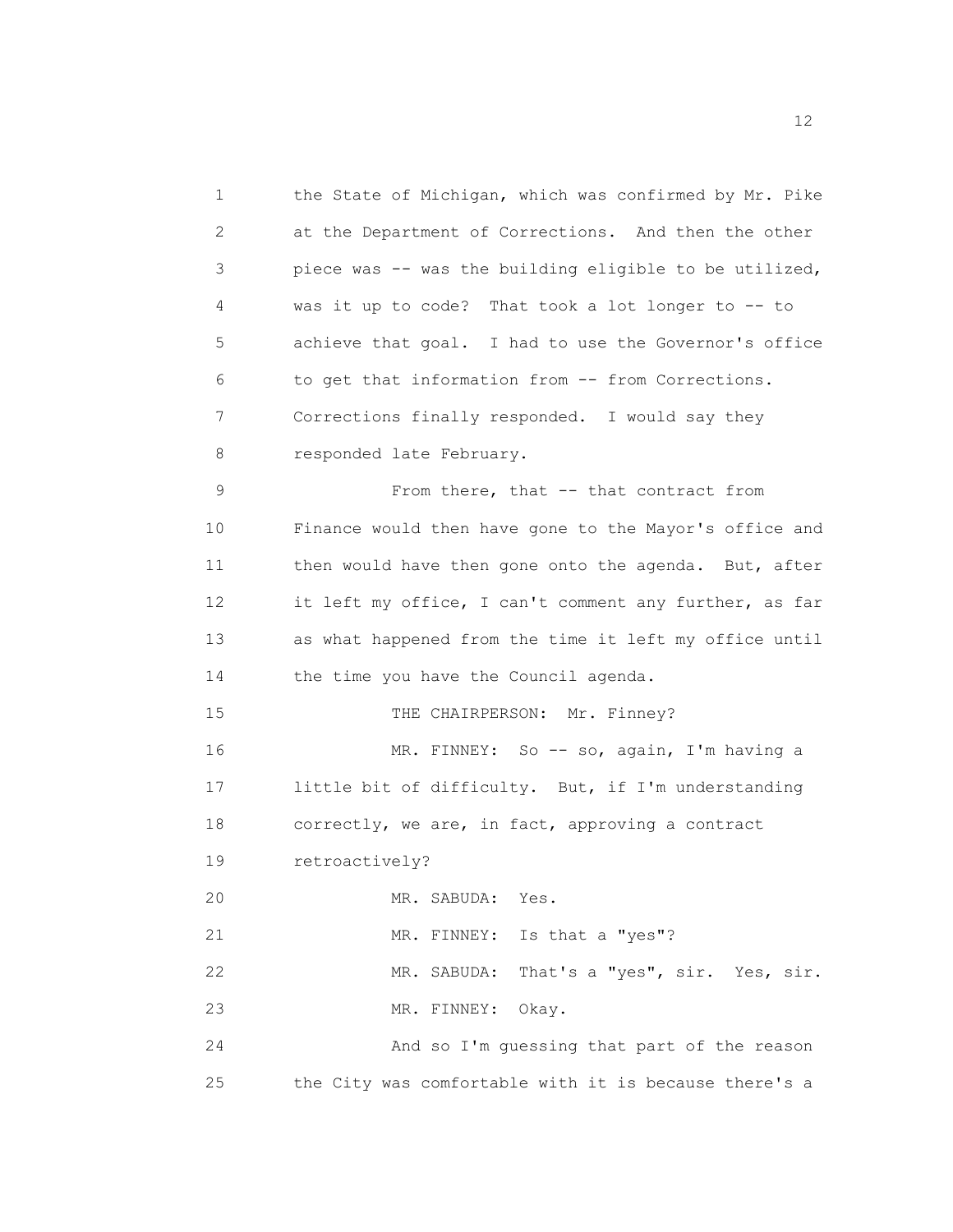1 requirement that the State of Michigan reimburse it? 2 MR. SABUDA: That is correct. And, also, 3 that this contract was in place the prior fiscal year. 4 It's the same contract and it was renewed in -- for 5 this fiscal year. 6 MR. FINNEY: Okay. Okay. I'm all set. 7 Thank you. 8 MR. SABUDA: You're welcome. 9 THE CHAIRPERSON: Question, then, is on the 10 adoption of the motion. Those in favor, please say 11 "aye". 12 BOARD MEMBERS: Ave. 13 THE CHAIRPERSON: Opposed? 14 Motion is adopted. 15 Next item of business are City Council 16 Resolutions from their regular meeting of April 24th. 17 Mr. Cline. 18 MR. CLINE: We have Resolution 184, which is 19 a lease agreement with Florence Cement to lease two 20 acres of property at the City's water treatment plant 21 to perform concrete batching work in support of the 22 Linden Road project. This would be approximately for 23 eight months with a revenue stream of approximately 24 \$3,000 per month to the City. 25 And Resolution 187, which is for the purchase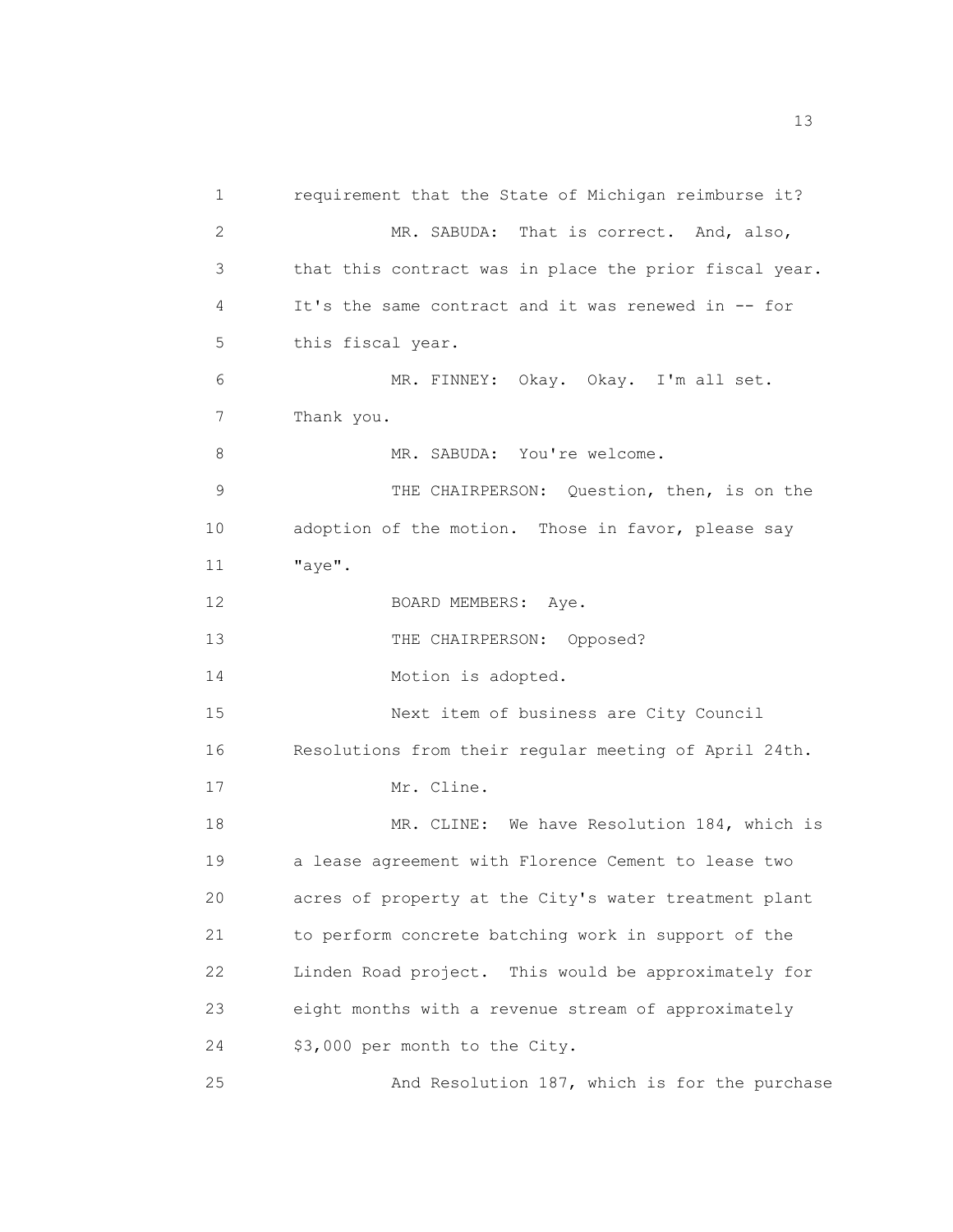1 of six Chevy Tahoes in the amount of \$219,000 for the 2 Police Department. 3 You have Resolution 188 with Cannon Equipment 4 for the purchase of a Versalift vehicle in the amount 5 of \$142,000. 6 You have Resolution 189 for the purchase of 7 18 vehicles in the amount of \$473,000. I believe these 8 all were trucks and this purchase was made through the 9 Michigan MiDEAL program. 10 You have Resolution 190, for Gorno Ford for 11 the purchase of four medium-duty trucks in the amount 12 of \$219,000. This purchase was also made through the 13 MiDEAL program. 14 You have Resolution 191 -- no -- yes. 15 Resolution 191, which is a settlement between the City 16 of Flint, a grievance settlement with three employees. 17 You have Resolution 185, SSL Firearms, which 18 is approval of an auction of surplus firearms with a 19 percentage breakdown of 8 percent of the sale going to 20 the company and the balance going to the City. 21 And you have Resolution 206, which is a 22 construction engineering agreement with Fleis & 23 Vandenbrink Engineering in the amount of \$257,000 for a 24 project out on Fenton Road. 25 THE CHAIRPERSON: Is there a motion that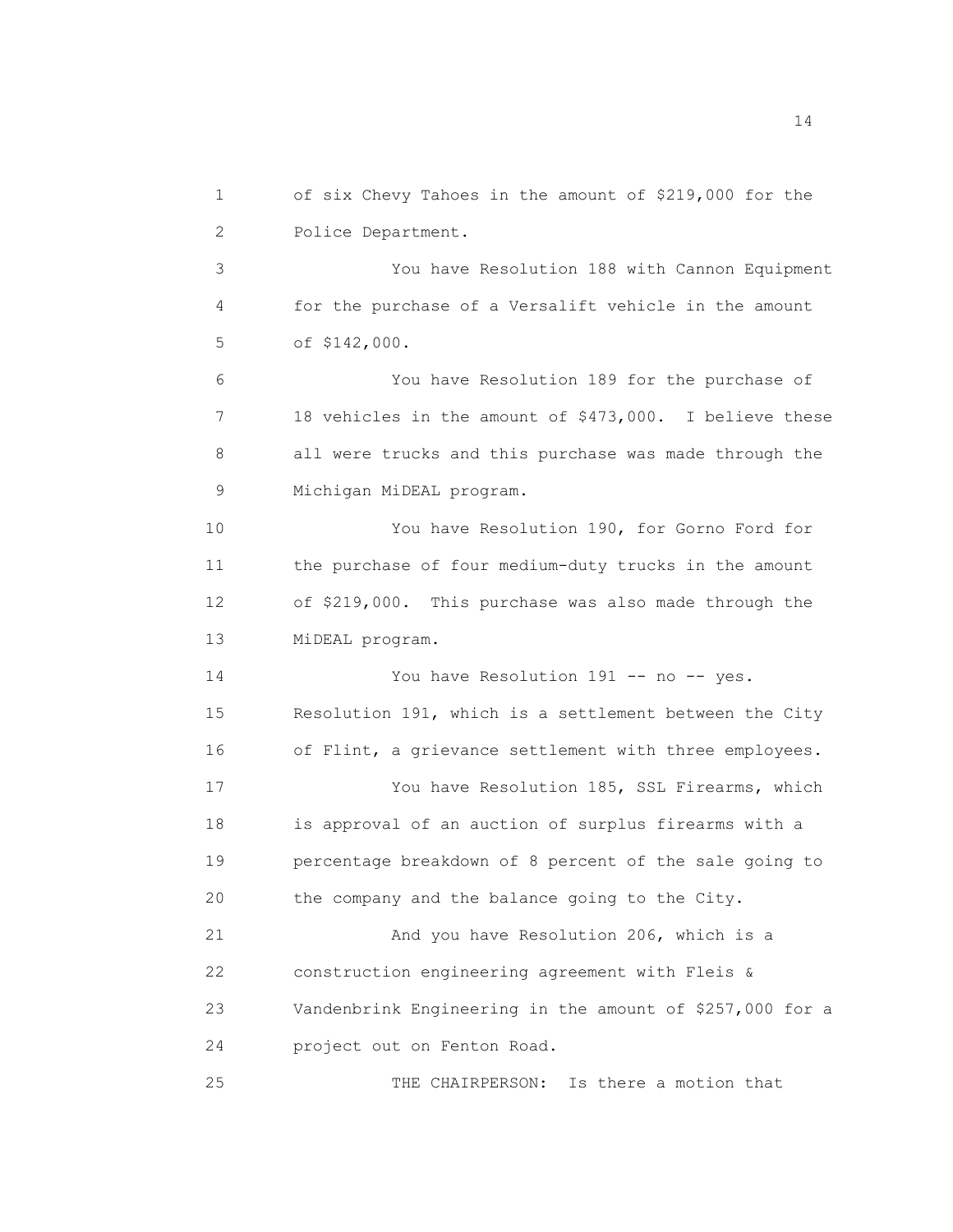1 those resolutions be approved? 2 MR. FERGUSON: So move. 3 THE CHAIRPERSON: Is there support? 4 MR. FINNEY: Support. 5 THE CHAIRPERSON: Motion's made and seconded. 6 Are there any questions? 7 MR. FINNEY: Yeah. A quick question on the 8 resolutions, the ones that relate to the vehicle 9 purchases. And my question is each one of them 10 references the vehicles that are being taken out of 11 service and sold at auctions. Are those estimated 12 prices -- is that the total expected to be received for 13 all vehicles or is that the per vehicle expectation? 14 THE CHAIRPERSON: Gentlemen? 15 MR. SABUDA: Mr. Chair, I would have to see 16 the resolution in order to answer you properly. Do you 17 have -- may I see the -- may I see the -- if I may? 18 THE CHAIRPERSON: Mr. Cline, do you have that 19 specific resolution? 20 MR. SABUDA: Do you have that? 21 MR. CLINE: Yes. 22 MR. SABUDA: Thank you. 23 MR. CLINE: No, no, that's fine. 24 MR. FINNEY: It's the 189 -- or 187, 188 -- 25 THE CHAIRPERSON: 189?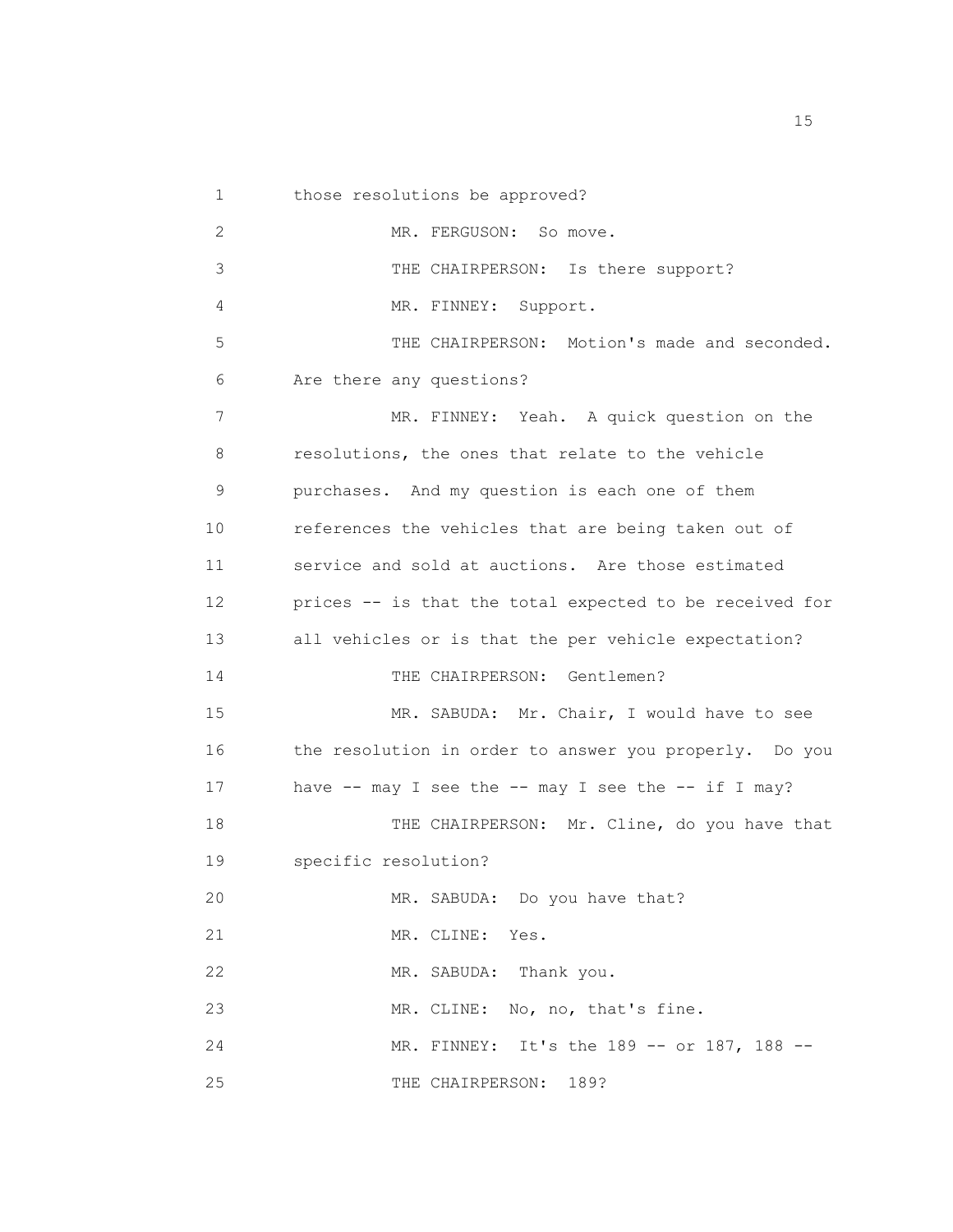1 MR. FINNEY: -- 189, 190, I think those are 2 the four. 3 MR. CLINE: I got them here. 4 MR. SABUDA: Perfect. 5 Okay. All right. On 188 -- all right. On 6 the 187, the \$219,000 price is for the six vehicles. 7 You can roughly divide the six into the 219 to get the 8 vehicle per price charge. 9 On 188 -- 10 THE CHAIRPERSON: 189. 11 MR. SABUDA: I'm sorry, sir? 12 THE CHAIRPERSON: 189. 13 MR. SABUDA: Or 189. I'm sorry. Thank you. 14 On 189, you're looking at the 18 vehicles, 15 the price of 473,146 is for the total of 18 vehicles. 16 That's the gross cost. And you would divide the 18 17 into the 473 to get the full -- the price per unit 18 charge. And then, on 190, you're looking -- 19 MR. FINNEY: No, I think -- no, maybe I'm not 20 understanding you. I was more concerned -- I was 21 interested in understanding the value of the vehicles 22 that were being taken out of service. 23 MR. SABUDA: Yes. 24 MR. FINNEY: And I'm just curious. Are the 25 numbers that are estimated for the value of those taken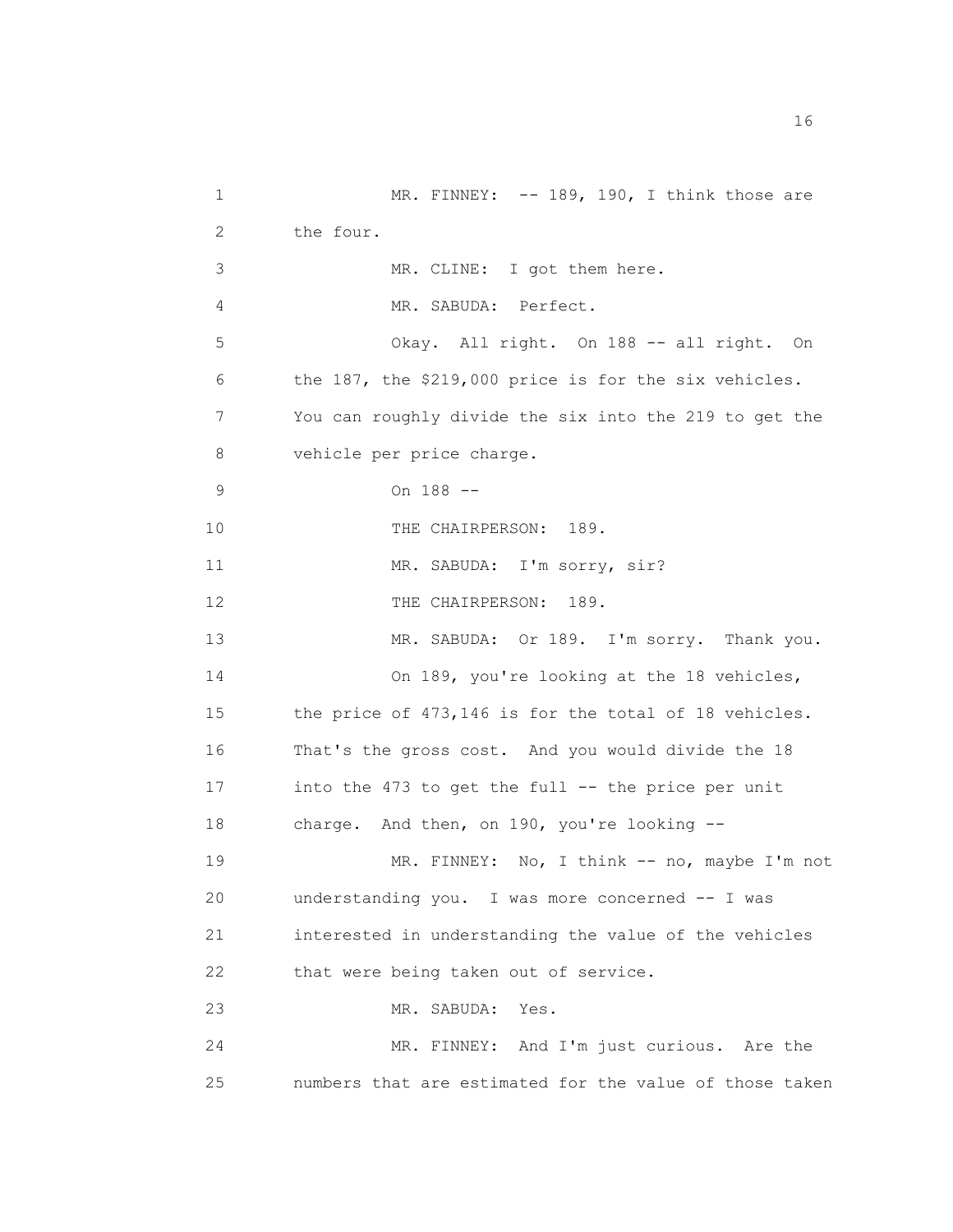1 out of service, does that represent one vehicle or does 2 it represent the total of all vehicles that each one in 3 the four resolutions? 4 MR. SABUDA: It's for all 18 vehicles. That 5 is the estimate. 6 MR. FINNEY: Okay. Thanks. 7 THE CHAIRPERSON: So the estimate of 18,000 8 to \$25,000 for the 18 vehicles, that's for the 9 entire -- 10 MR. SABUDA: That's for the entire lot. 11 THE CHAIRPERSON: -- fleet of 18? 12 MR. SABUDA: That's right. Okay. And then, 13 when you look at the four vehicles that are being 14 pulled off, the 7- to 10,000 that would be for the full 15 lot of four vehicles. 16 THE CHAIRPERSON: Okay. 17 (Mr. Jones shows Mr. Sabuda a document.) 18 MR. SABUDA: Yes. I didn't have that 19 detailed up. But thank you, Sylvester. 20 THE CHAIRPERSON: Mr. Finney, any further 21 questions? 22 MR. FINNEY: No, I'm all set. Thank you. 23 MR. SABUDA: Thank you. 24 THE CHAIRPERSON: Motion was made and 25 seconded. Any questions on the adoption of the motion?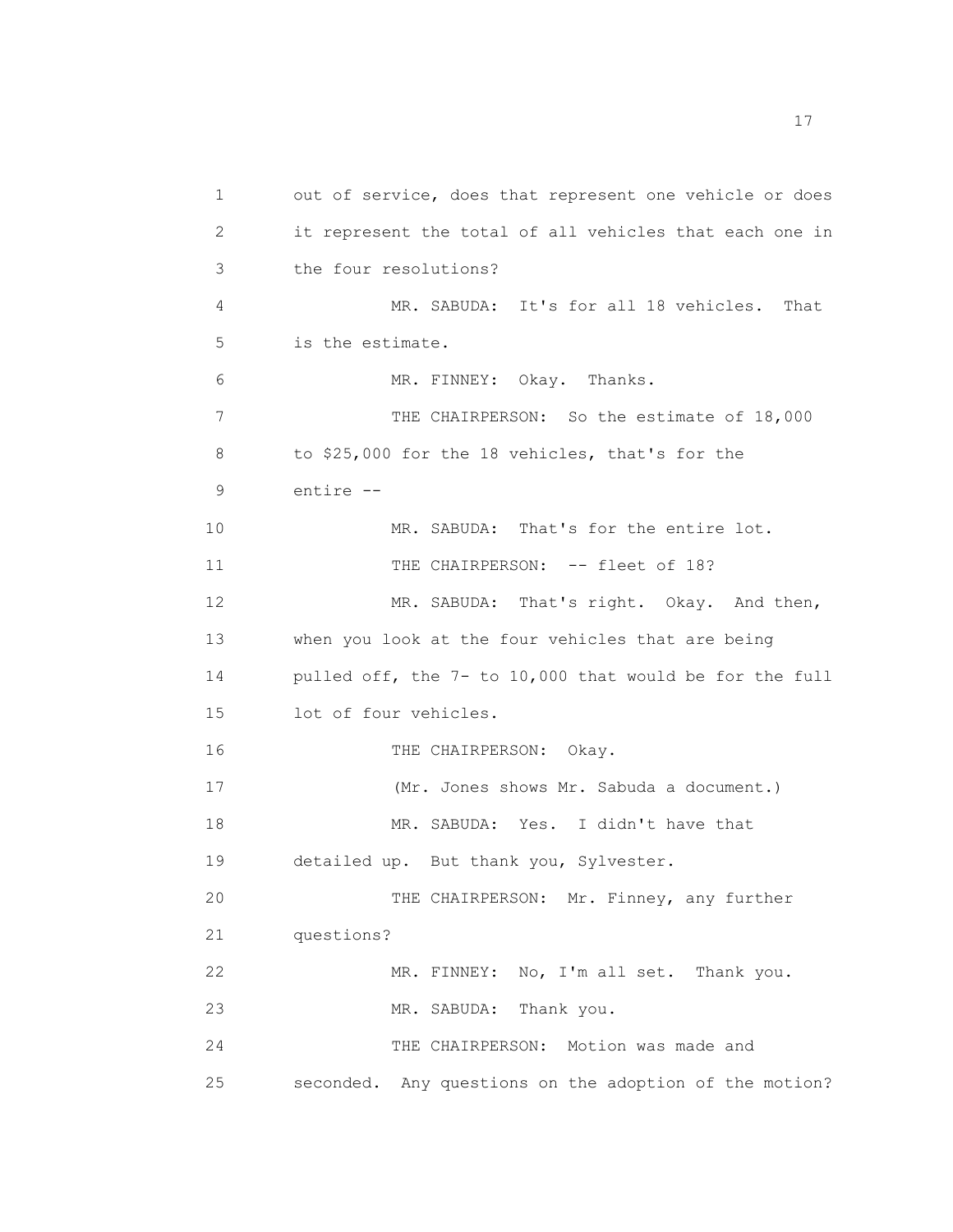1 Those in favor, please say "aye". 2 BOARD MEMBERS: Aye. 3 THE CHAIRPERSON: Opposed? 4 Motion is adopted. 5 The next is Resolution 138. Mr. Cline? 6 MR. CLINE: Yes. Resolution 138 was an 7 administrative change implemented by the City Council 8 that the settlement of any damage claims above the 9 amount of \$2,500 should be submitted to the City 10 Council for approval prior to settlement. 11 The reason that this one was isolated is that 12 the approving resolution did not have all of the 13 required signatures on it. Let's see. I believe the 14 City Council president is the only one that actually 15 signed that resolution. So we narrow that for the 16 Board's consideration. 17 THE CHAIRPERSON: And does that resolution 18 now bear the additional signatures? 19 MR. JONES: It does not. And, at this time, 20 I think it would be appropriate to defer to the interim 21 City Attorney, Angela Wheeler, to provide some context 22 on this situation. 23 THE CHAIRPERSON: Okay. 24 MS. WHEELER: Hi. Angela Wheeler. This was 25 a resolution that was not submitted through the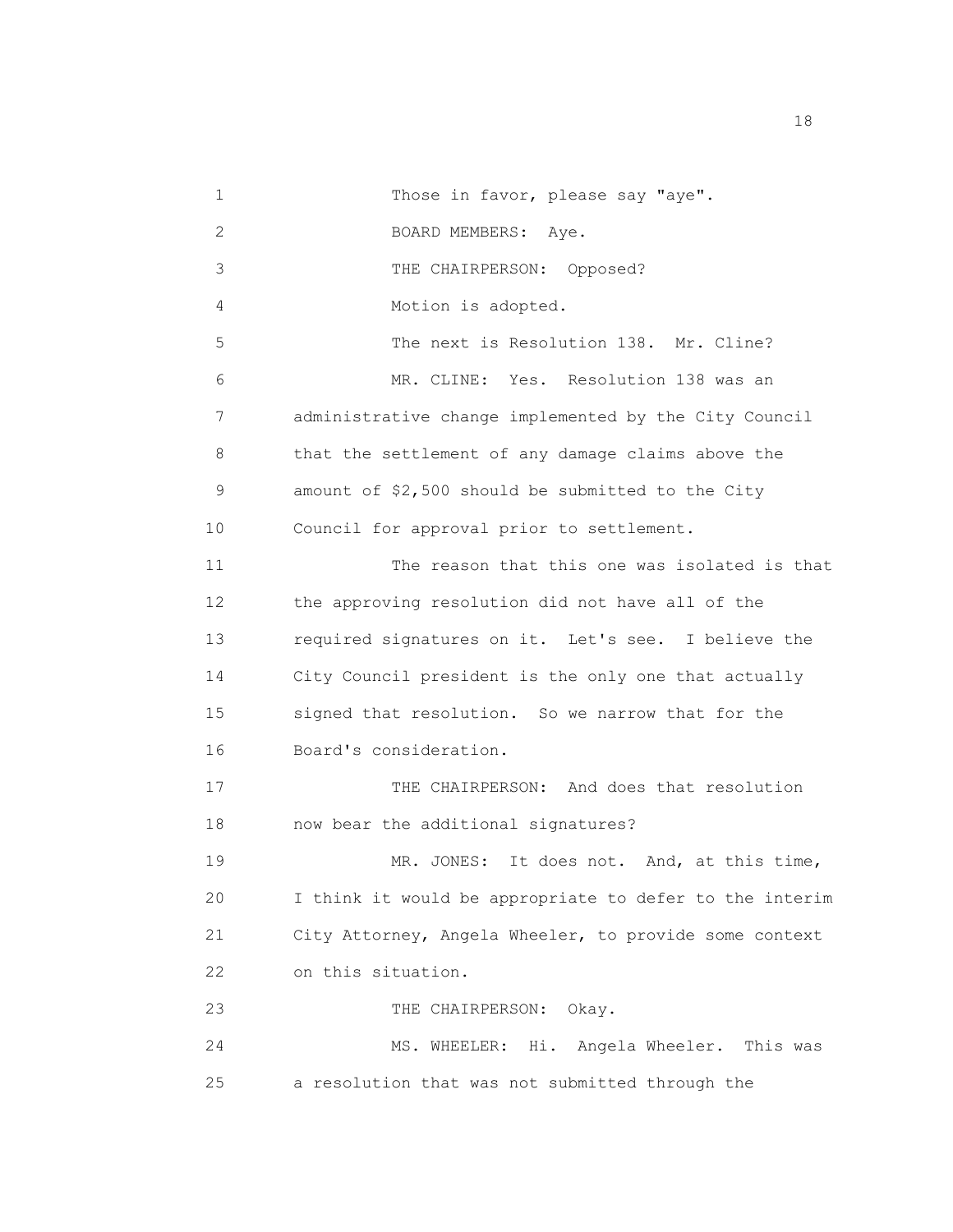1 procedure of going through the City Attorney's office 2 and through the Mayor's office. This is one in which 3 Mayor Weaver did veto. It was -- and I believe that 4 veto was also forwarded to your office. But it was put 5 on file here with the City Clerk's office on Monday. 6 The veto was overridden. But still we do stand behind 7 our official position that we don't think that \$2,500 8 is an appropriate amount to be submitted to Council. 9 And past history, usually the number would 10 be, through Risk Management, anything over \$10,000, 11 then the Council would like that to be reduced to 12 \$2,500. We do provide quarterly reports to the 13 Council. 14 THE CHAIRPERSON: So one of our 15 considerations tends to be not to take action on the 16 resolutions that don't have all the required 17 signatures. 18 Now, you've indicated that this particular 19 Resolution, 138, was vetoed and the veto was 20 subsequently overridden by City Council. 21 MS. WHEELER: Yes, it was, on Monday. 22 THE CHAIRPERSON: From a procedural 23 standpoint, if a resolution is overridden of a veto, do 24 the parties then sign that resolution? 25 For example, will the Mayor sign this or is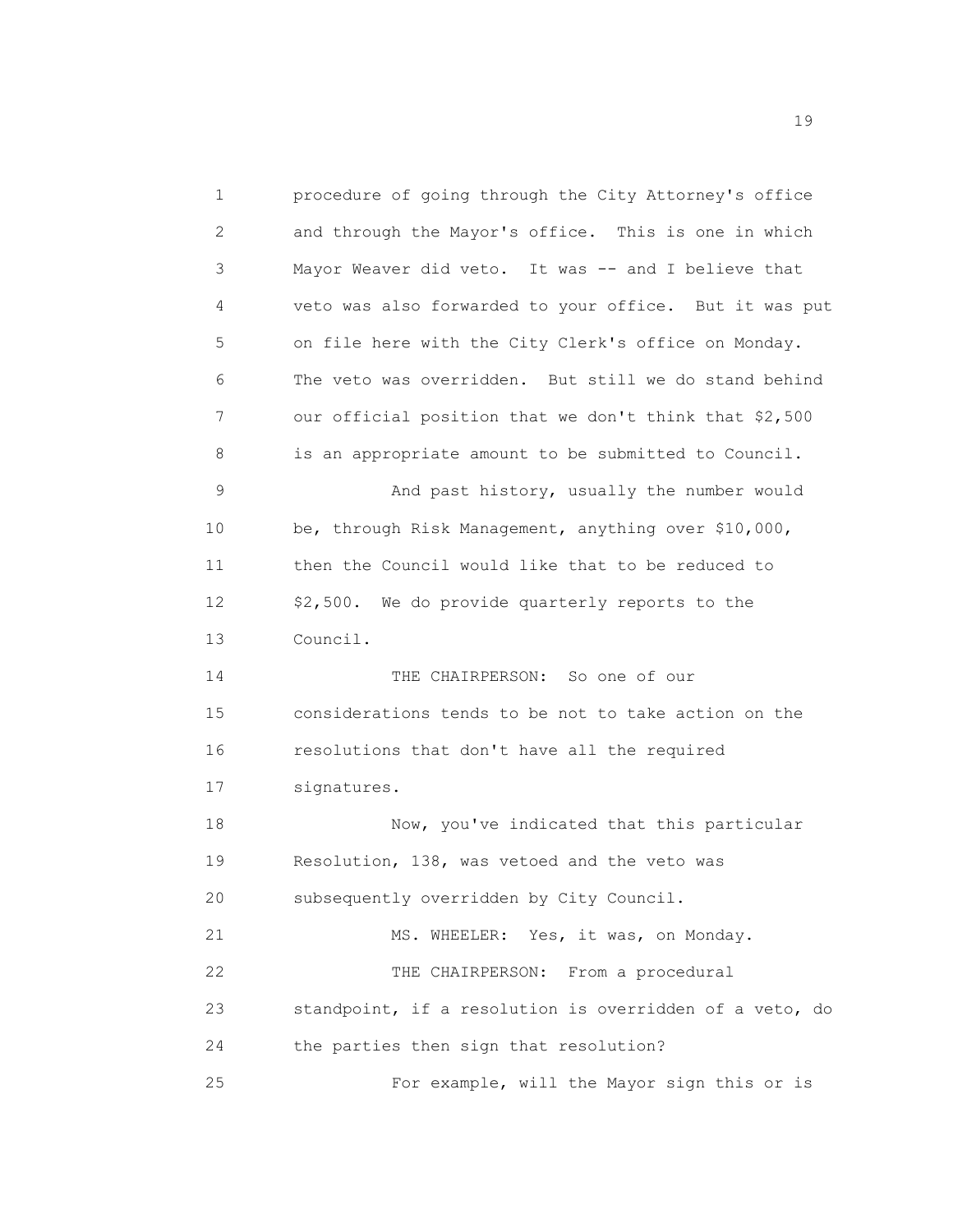1 it customary, if it's overridden, that the only 2 signature that's necessary is that of the Council 3 President?

4 MS. WHEELER: It would normally be only the 5 Council President on that. But I think there is other 6 considerations that should also be taken in, as far as 7 what we need to be brought here before the RTAB on a 8 monthly basis, as opposed to processing damage claims 9 as a matter of course through the City Attorney's 10 office or whomever would be in charge of those, as far 11 as logistics, getting things completed. So -- but 12 yeah, I mean, true enough.

13 THE CHAIRPERSON: If there is no objection, 14 I'm going to suggest that we defer action on this 15 particular resolution until we have additional clarity 16 by City officials. I do see that the City Clerk wishes 17 to address this.

18 MS. BROWN: Yes.

19 THE CHAIRPERSON: Yes, please.

20 MS. BROWN: My statement does not certainly 21 contradict our City Attorney or anything like that but, 22 since there was no one here from Council, I thought it 23 would be important to state the background of why the 24 Council wanted to go back to the \$2,500 damage claim 25 process.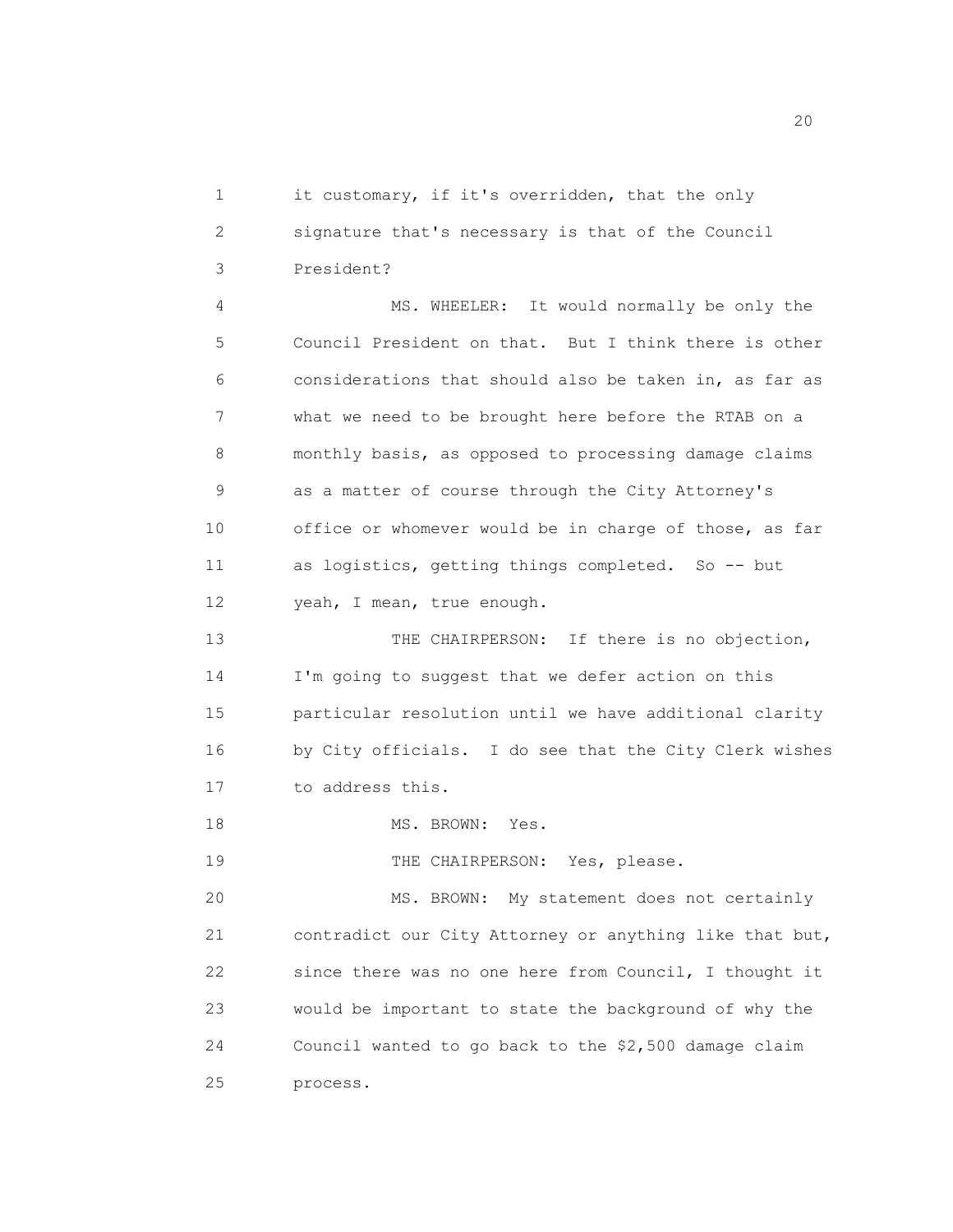1 THE CHAIRPERSON: Yes, please.

2 MS. BROWN: If I recall correctly, in 2013, 3 under Emergency Manager Brown, I believe, rescinded the 4 damage claimed amount went up to \$10,000 before it had 5 to go through the normal process. And what Council 6 wanted to do was to put it back to the original figure 7 of \$2,500. And that is the reason for their particular 8 resolution and so forth.

9 Now, added to that would be a procedural 10 point, that Council can, I'm still assuming, introduce 11 its own resolutions from the board, as they have done 12 in the past, with the understanding that, once that 13 resolution is introduced and so forth, when they 14 introduce it from the floor, it could go to the City 15 Attorney at that point as to form, not as to context, 16 but as to form.

17 17 In the past, when they've done this from the 18 floor, it did not have to go to the Mayor's office. So 19 this may be kind of tied into some of the executive 20 orders that you all have put in place that may be in 21 the finite detail that's described and so forth, which 22 we need to discuss later. But that was the reason for 23 the recent -- that Mr. Brown did it that way no.

24 Now, it was -- the original vote was 8 to 1 25 so the original vote was vetoed, too, in the first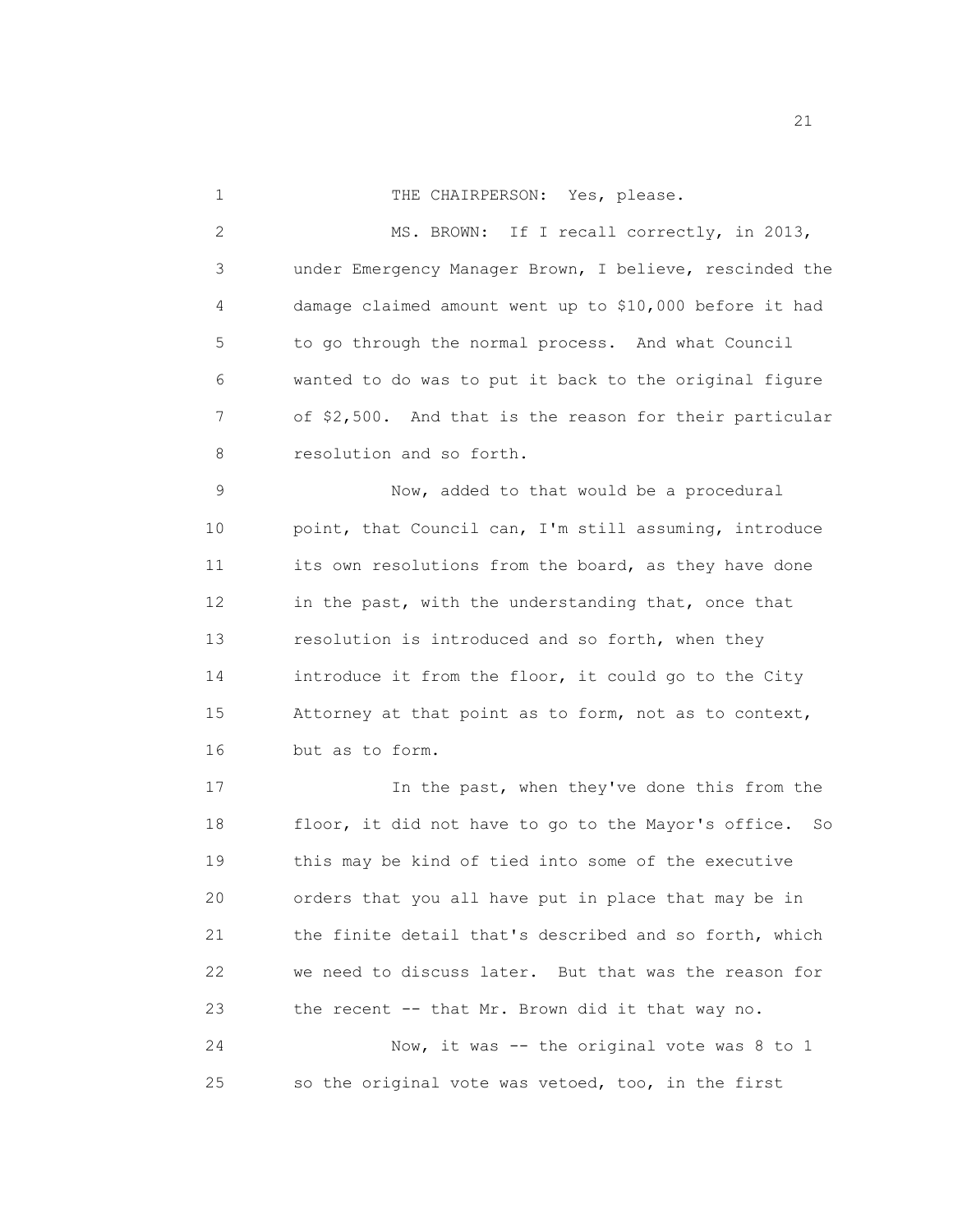1 place. I know the Mayor did veto it, even though it 2 was overridden.

3 And I believe at the meeting on Monday night, 4 this past Monday night, the Council overrode the veto. 5 But their reason was it had to do with going back to 6 the original model of sometime prior to 2013 of that 7 \$2,500 damage claims coming directly to them.

8 And, also, I should point out the importance 9 of those damage claims for availability in the City 10 Clerks office so that, when people come in for damage 11 claims, they can come to wherever they -- in the past, 12 they have gone to the City's Clerks office as well as 13 to the City Attorney's office to pick up the damage 14 claims and to drop them off.

15 So that was their justification for that 16 particular change. Coupled with that, I think they 17 were concerned about some -- how do I put this nicely? 18 A damage claim that was filed that they felt was 19 over -- over the limit that should not have been filed. 20 And all they're trying to do is just check it out, so 21 to speak. But the veto was overridden at the meeting 22 Monday night.

23 THE CHAIRPERSON: Purely from the standpoint 24 of procedure, a Resolution that was approved by all 25 parties would typically, if I recall, bear the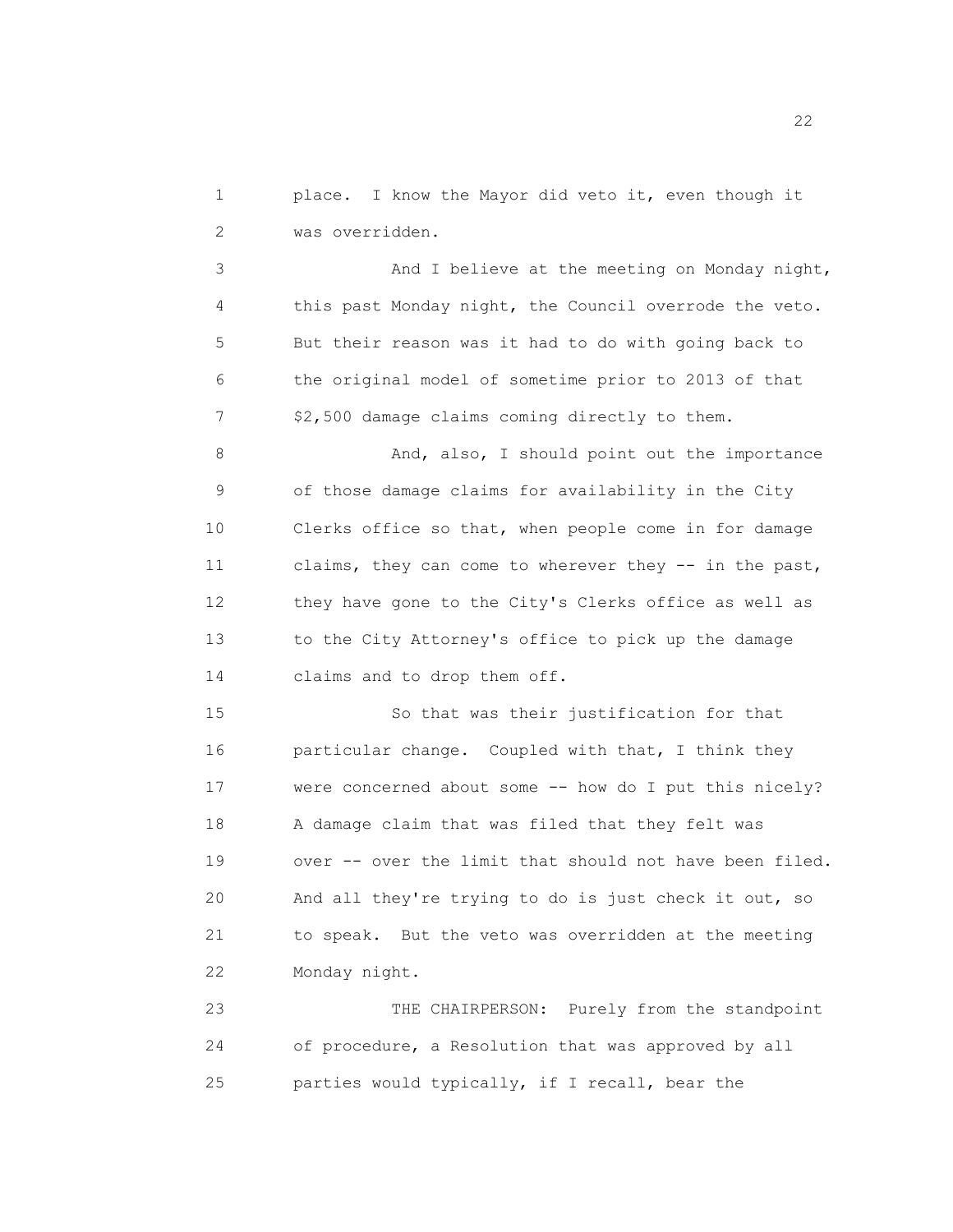1 signature of the Mayor, signature of the City Attorney 2 at least as to form of the resolution, signature of the 3 Council President.

4 In the case that we have here where a 5 resolution was passed, vetoed by the Mayor and 6 overridden by the City Council, what signatures are 7 required on that resolution in order for it to be 8 effective?

9 MS. BROWN: Under the original model, okay, 10 whatever the Council -- the Council being an equal 11 branch of government, the legislative branch. They 12 have the same authority as the Mayor, in terms of 13 legislative action. Therefore, when they introduce 14 something, the Mayor's signature would not have to be 15 on it. That's going back to the original model.

16 However, once everything goes through the 17 process, the Mayor has the opportunity, then, to see 18 what the Council has done. And, if she disagrees with 19 it, and when her signature isn't on it, she can then 20 veto it. But her signature on the original model does 21 not have to be on any resolution. Now, they don't want 22 too many resolutions, probably once every two months 23 there's a resolution. Okay? If that often.

24 THE CHAIRPERSON: So, in your opinion, as 25 City Clerk, does this resolution already contain all of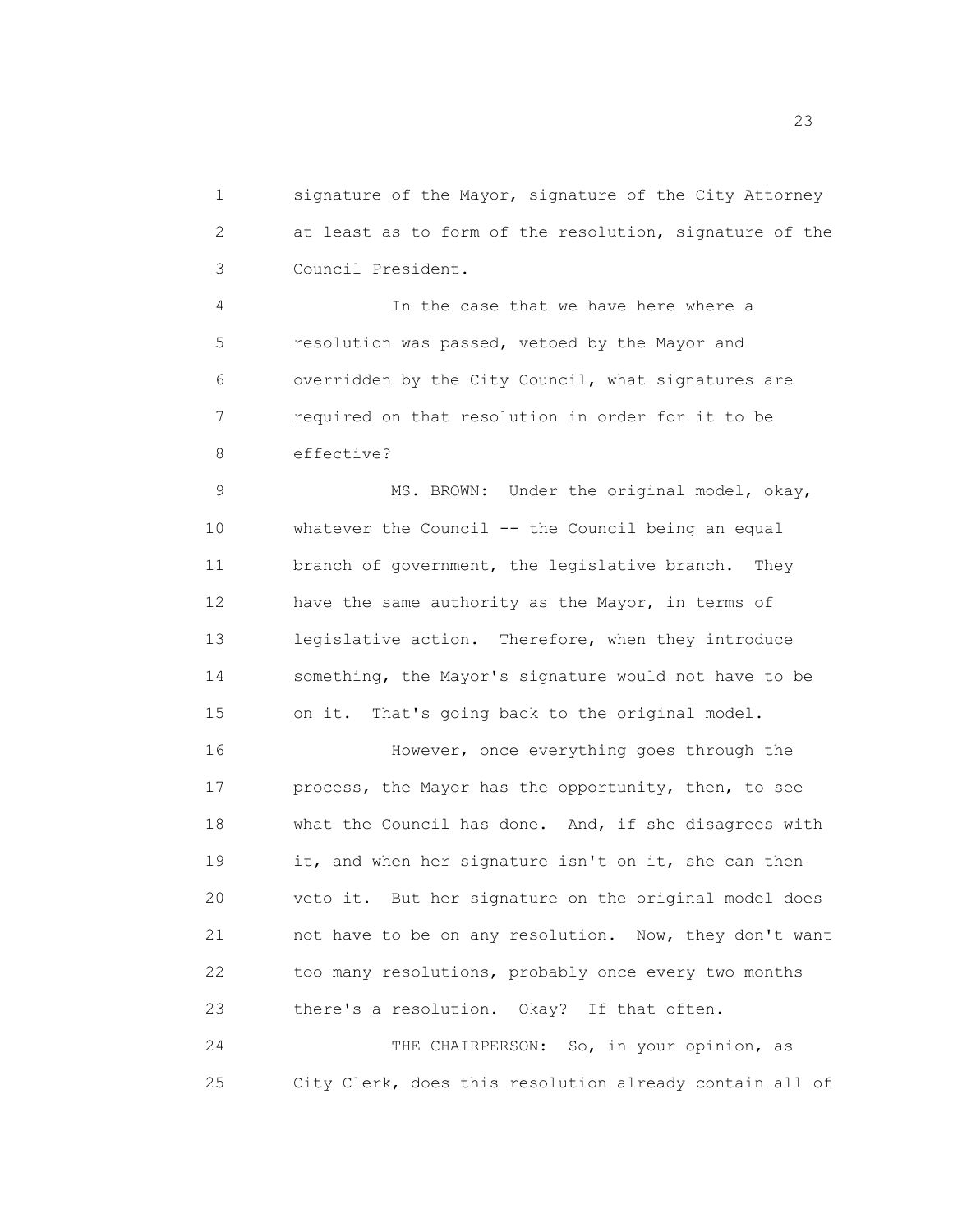1 the necessary signatures? 2 MS. BROWN: In my opinion, it does. 3 Naturally, you know, we would -- in our original model, 4 we would get to the City Attorney after the fact and 5 the City Attorney would sign the necessary form. 6 THE CHAIRPERSON: And has that been done in 7 this case? 8 MS. BROWN: That's -- well, the City Attorney 9 did get a copy. 10 THE CHAIRPERSON: I'm sorry? 11 MS. BROWN: She did get a copy, yes. 12 THE CHAIRPERSON: And has it been signed as 13 to form? 14 MS. WHEELER: With all due respect, I do 15 disagree with a little bit with that. I mean, we 16 received it. When we first received it, it didn't come 17 through our office for approval. In the first place, 18 it's always after the fact. But, when I look at the 19 resolution itself, it has signatures on there for the 20 Mayor and for the City Attorney's office. So, 21 actually, it would be presumed that it would come 22 through our office first. 23 But, after Monday, I didn't receive it back 24 for signature and I don't know that the signature would 25 be required at that point. I mean -- but I think this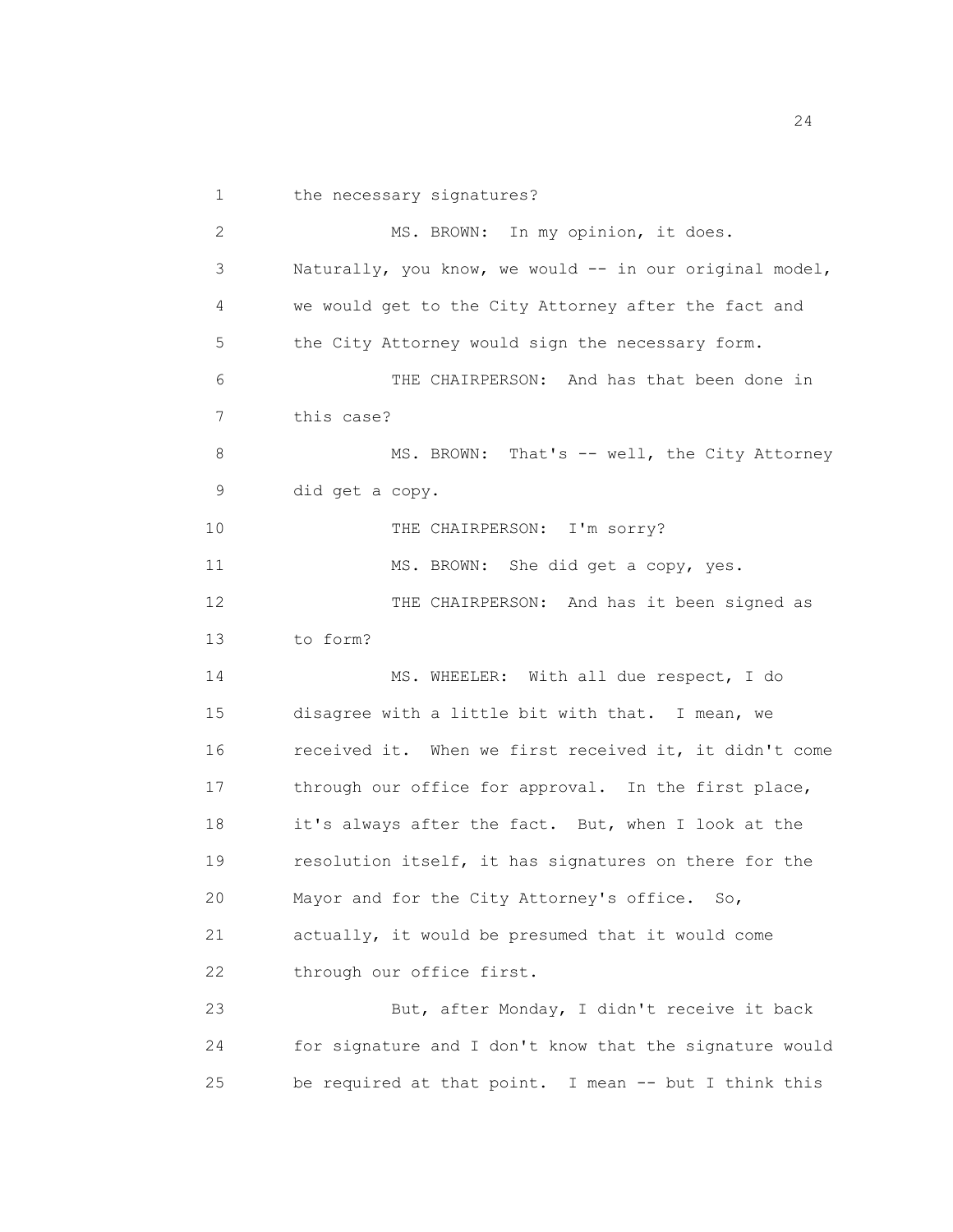1 is more of a -- a concern fiscally for what the City 2 would be doing with regard to damage claims. But, I 3 mean, it is governed by -- or previously through the 4 Charter through 3-304 for the veto, it doesn't 5 specifically say where it goes once the veto is 6 overridden. 7 THE CHAIRPERSON: Gentlemen, if there's no 8 objection, I think we'll defer action on this until we 9 receive some additional degree of clarity from City 10 officials. 11 MR. FERGUSON: I agree with that. 12 THE CHAIRPERSON: Mr. Finney? 13 MR. FINNEY: Yeah, I agree, too. One thing 14 that I was curious about is, when there is a Council 15 action that overrides a Mayor's veto, how would that -- 16 wouldn't that be in the course of the minutes of the 17 meeting so that we can see it as a part of a resolution 18 going forward? 19 THE CHAIRPERSON: That's a valid question. 20 Is there anyone who wishes to address that? 21 I think the -- the basic question was, if you 22 do have a situation like this where there is a veto by 23 the City Council -- I'm sorry -- an override of the 24 mayoral veto, is that reflected in the record, in the 25 minutes of the meeting?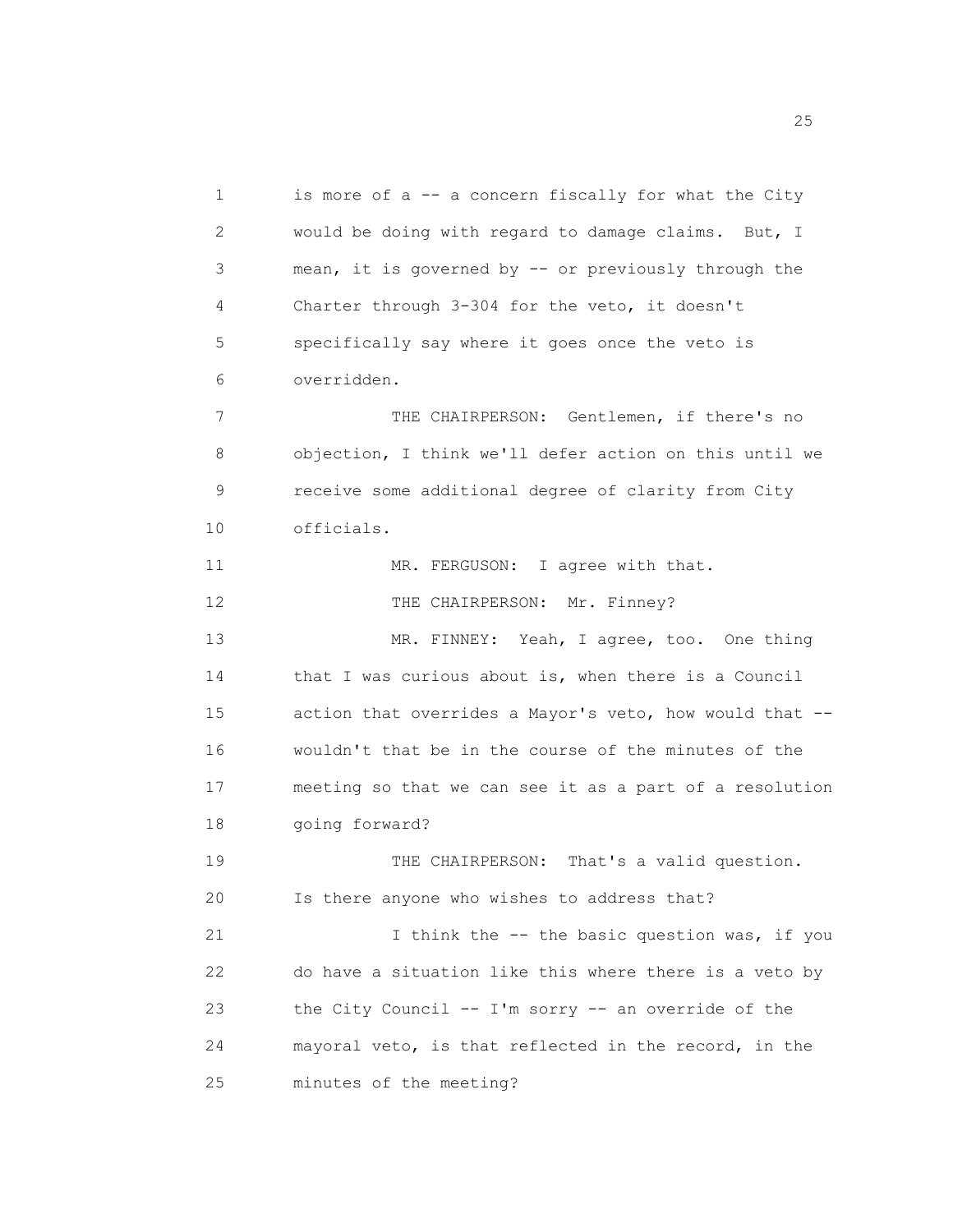1 MS. BROWN: Yes, it's officially reflected in 2 the minutes of the meeting. Under the City Charter, 3 the Mayor has, I guess, 168 hours from the date of 4 adoption to exert or to implement a veto. And, in this 5 case, she did inform them within 168-hour period. And, 6 if I remember correctly, Council, just about two weeks 7 after that time wished to initiate to override the 8 veto, so in this case they did. 9 THE CHAIRPERSON: So the veto and the 10 override, I take it, would have occurred subsequent to 11 April 24th when the resolution was approved? 12 MS. BROWN: Yes. 13 THE CHAIRPERSON: Because I think 14 Mr. Finney's point of view is we did not see any 15 indication that it had been vetoed. 16 MS. BROWN: Well, we have a copy of the 17 letter that she sent that we can get to you, if you'd 18 like to see it. And, as I said, the override took 19 place at the meeting this past Monday night. 20 THE CHAIRPERSON: Okay. 21 MS. BROWN: So I can submit an indication to 22 you, if you'd like. I can e-mail it. 23 THE CHAIRPERSON: Okay. Thank you. 24 MS. BROWN: Uh-huh. 25 THE CHAIRPERSON: That brings us to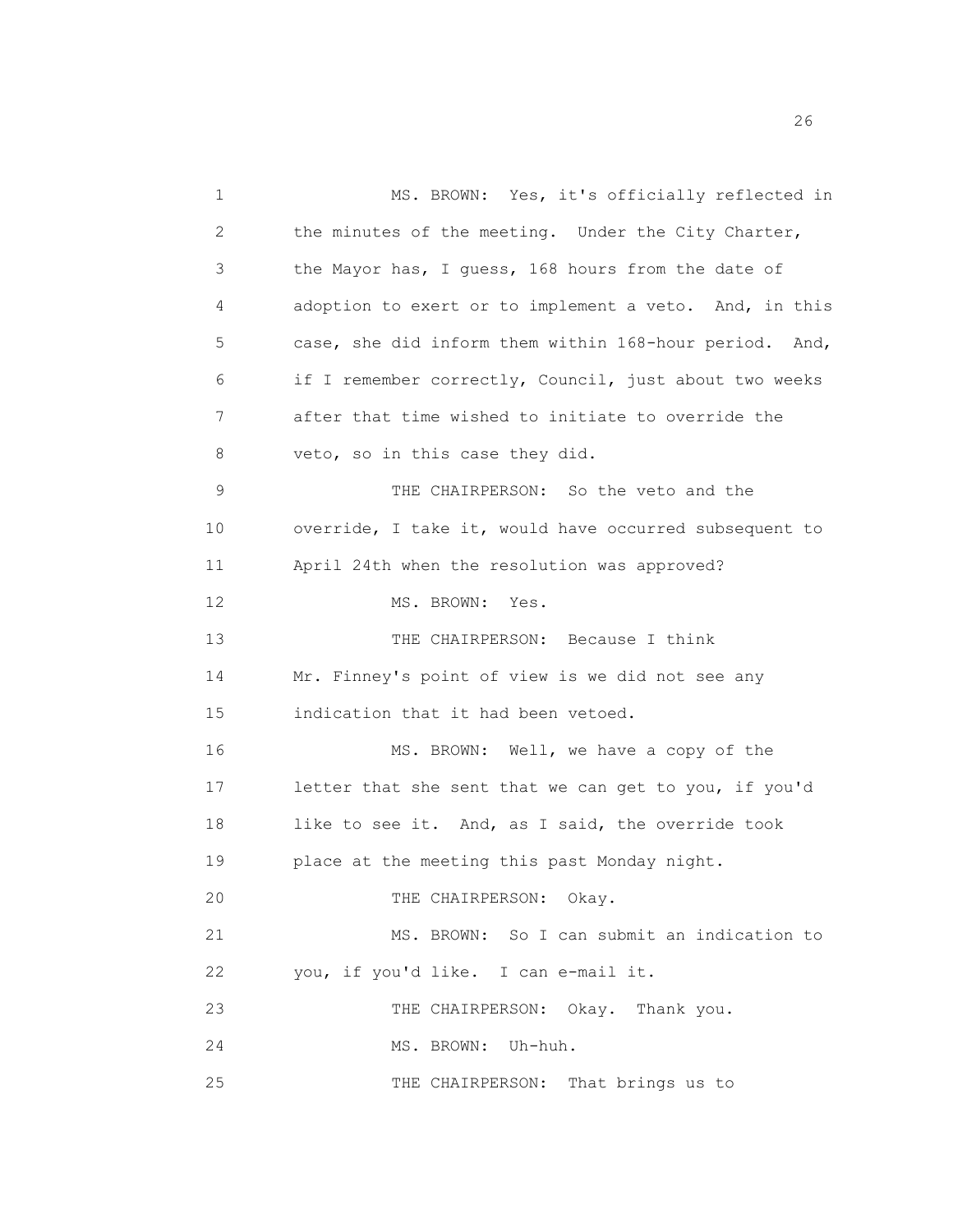1 Resolutions 199 through 205. Those resolutions 2 concerned the approval by the City Council of 3 appointments to the City-Wide Advisory Council. I 4 communicated with various city officials Monday 5 afternoon, indicating that the -- for procedure 6 reasons, that the RTAB would return those resolutions 7 back to the officials without taking any action. 8 Rather than reading that communication, I'll 9 simply have that entered into the record verbatim. 10 "From: Headen, Frederick (Treasury) 11 Sent: Monday, May 08, 2017 2:15 PM. 12 To: Kerry Nelson, skincaid9@comcast.net; 13 Inez Brown; 'Sylvester Jones'; 'Angela Wheeler'. 14 Cc: Joel Ferguson; 'Michael Finney'; 15 Beatrice Kendricks; Baird, Richard (GOV); Cline, 16 Richard (Treasury) 17 Subject: City Wide Advisory Committee 18 Kerry Nelson, President, Flint City Council, 19 1101 S. Saginaw Street, Flint, MI 48502. 20 Scott Kincaid, Member, Flint City Council, 21 1101 S. Saginaw Street, Flint, MI 48502. 22 Inez Brown, Clerk, City of Flint, 1101 South 23 Saginaw Street, Flint, Michigan 48502. 24 Sylvester Jones, Jr., City Administrator, 25 City of Flint, 1101 South Saginaw Street, Flint,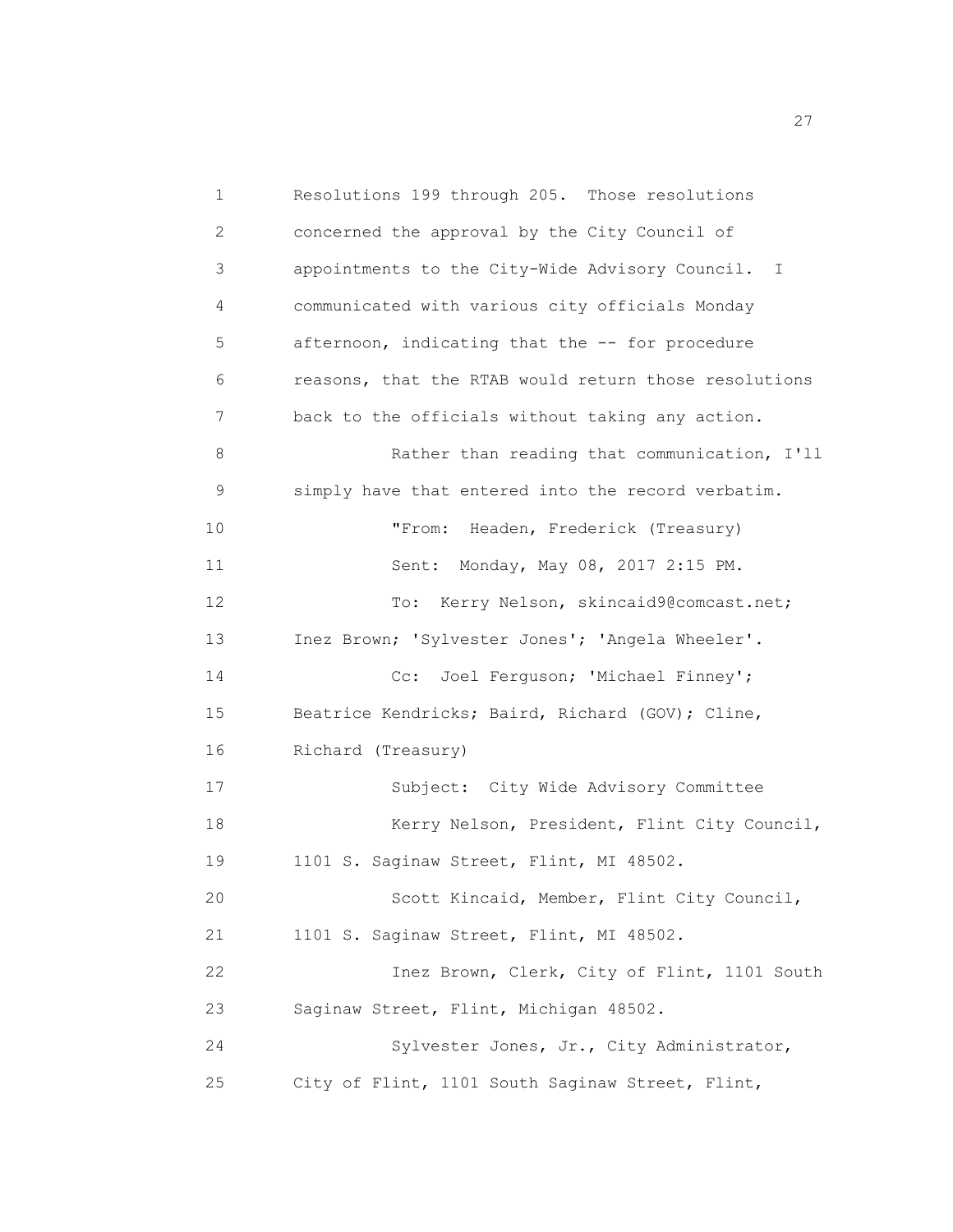1 Michigan 48502. 2 Angela Wheeler, Interim City Attorney, 1101 3 S. Saginaw Street, Flint, MI 48502. 4 Dear Flint Officials: 5 I write in regards to Resolutions 199, 200, 6 201, 202, 203, 204, and 205, which were adopted by the 7 Flint City Council at its regular meeting on April 24, 8 2017. Those resolutions purport to approve the 9 appointments of specified persons to specified terms of 10 office on a City Wide Advisory Council. 11 For procedural reasons set forth below, the 12 foregoing resolutions are hereby returned to City 13 officials without action, pending clarification by City 14 officials of certain matters. Because the resolutions 15 are not acted upon, they are without effect. 16 BACKGROUND 17 A. Flint Emergency Manager Brown Order No. 18 33 was adopted on August 8 2012. That order eliminated 19 the City Wide Advisory Committee, among other things, 20 and directed that the City's Code of Ordinances be 21 amended to effectuate the order. The order was given 22 immediate effect. City officials have provided the 23 Department with no evidence that the order subsequently 24 was revised or repealed by Emergency Manager Brown or 25 by a successor Emergency Manager or Emergency Financial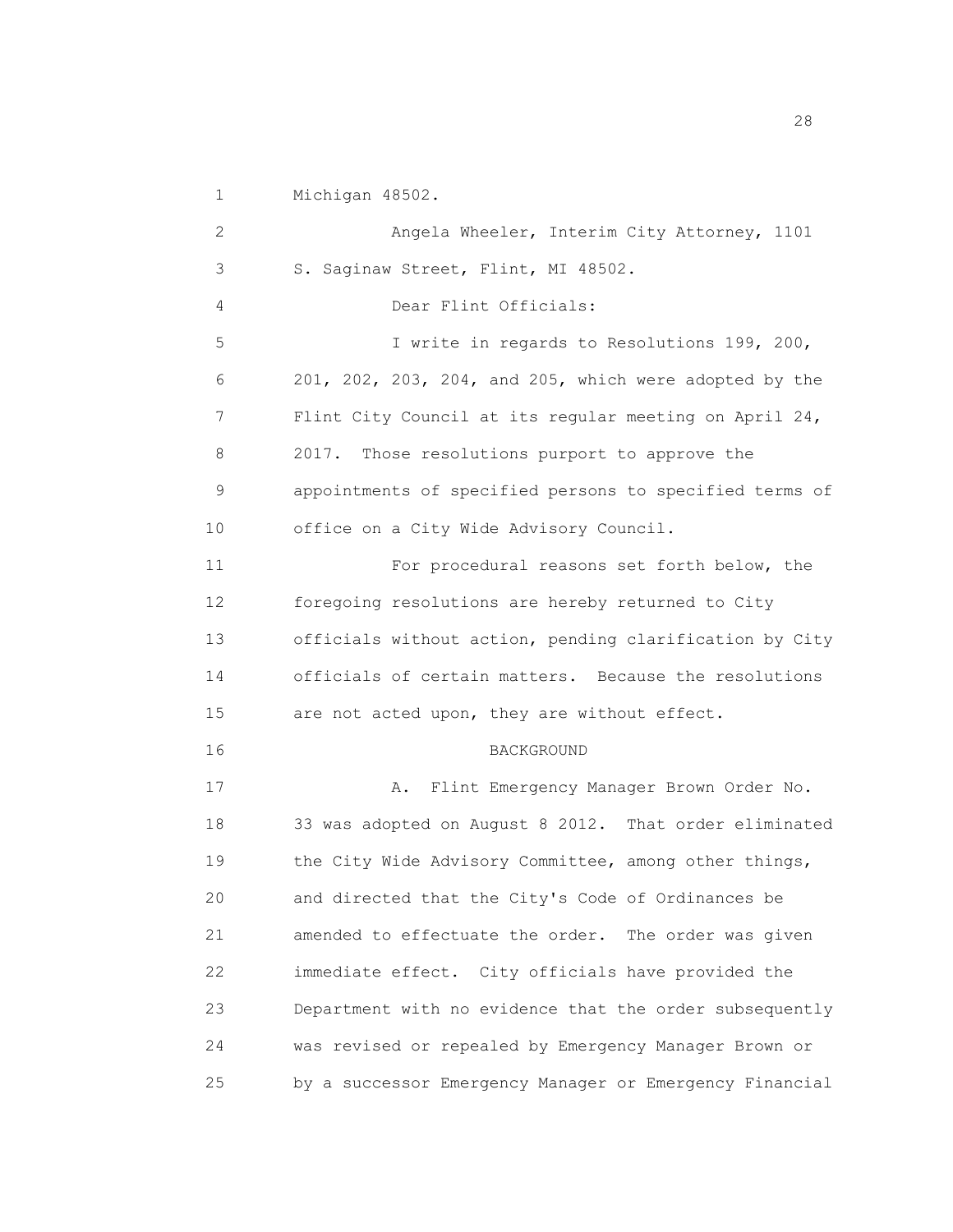1 Manager.

2 B. At its regular meeting on August 9, 2016, 3 4 5 6 7 8 9 10 11 12 13 14 15 16 17 18 19 20 21 22 23 24 25 the Flint City Council adopted Resolution 340.1. The resolution purported 'to amend Chapter 2 (Administration), Article VI (City Wide Advisory Committee), of the Code of the City of Flint by amending Sections 2-26 through 2-26.4.' Subsequently, the RTAB approved Resolution 340.1 at its meeting on September 14, 2016. (The RTAB has heretofore presumed that City officials carefully scrutinize all resolutions they initiate to ensure that the resolutions do not offend, and are consistent with, existing Emergency Manager orders.) The purpose of Resolution 340.1 appears to have been to establish a City Wide Advisory Council, to which the City Council at its regular meeting on April 24, 2017, now seeks to approve appointments. Putting aside the difference in nomenclature (i.e., City Wide Advisory Committee versus city Wide Advisory Council), it is not readily apparently how the latter body differs from its predecessor. As noted above, the city Wide Advisory Committee was eliminated by Flint emergency Manager Brown Order No. 33. Therefore, absent evidence that order subsequently was revised or repealed by Emergency Manager Brown or by a successor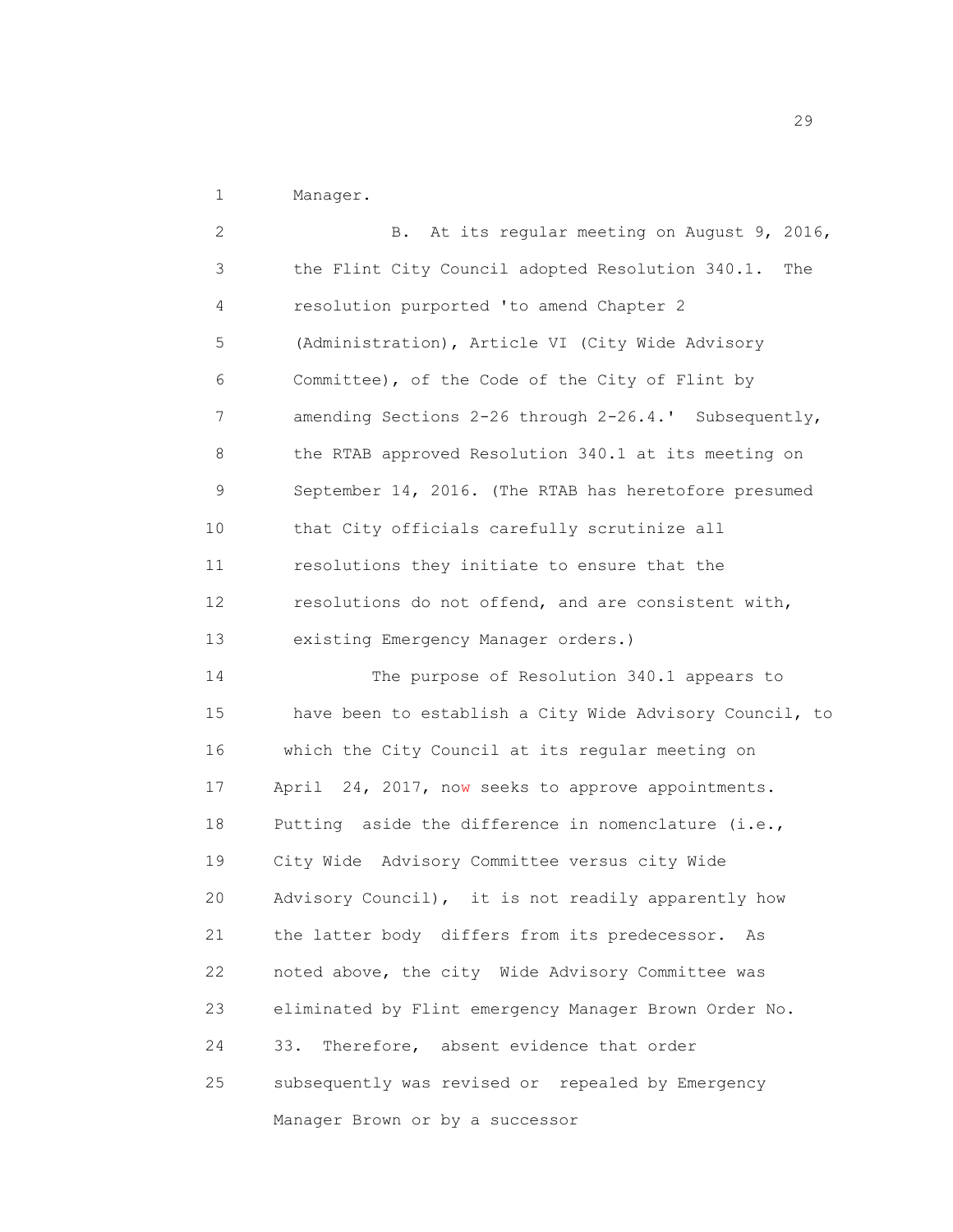1 Emergency Manager or Emergency Financial Manager, the 2 City Wide Advisory Committee cannot by sleight of hand 3 be resurrected under a different title. The proper 4 course would be for City officials to request the RTAB 5 recommend that Flint Emergency Manager Brown Order No. 6 33 be revised.

7 C. Nor, is it of any consequence that the 8 RTAB approved Resolution 340.1 that purported to create 9 a City Wide Advisory Council. The RTAB is without 10 authority to revise an order issued by an Emergency 11 Manager or Emergency Financial Manager. The RTAB's 12 authority is limited to that set out in Section 23, of 13 2012 PA 463, the Local Financial Stability and Choice 14 Act. Pursuant to Section 23(5) of the Act, an RTAB 15 'may do all of the following:'\*\*\*\* 16 (h) Perform any other duties assigned by the 17 governor at the time the receivership transition 18 advisory board is appointed.

19 The Governor's April 20, 2015, letter 20 appointing the Flint RTAB provided, in part as follows: 21 In addition to the duties assigned to a 22 Receivership Transition Advisory Board by Section 23(5) 23 of Public Act 436 of 2012, the Local Financial 24 Stability and Choice Act, the flint Receivership

25 Transition Advisory Board shall perform the following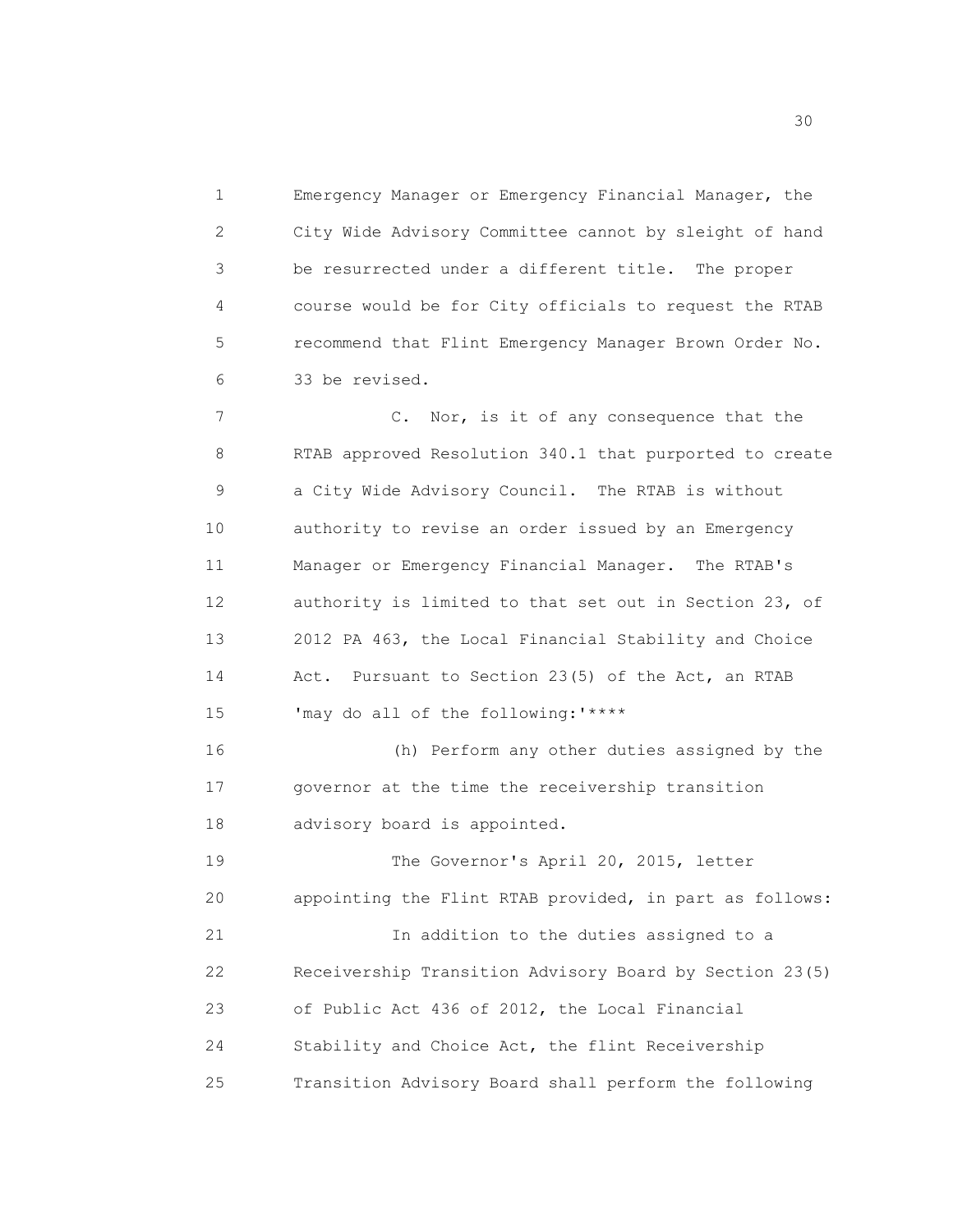1 duties:\*\*\*\*

2 2. Recommend amendments, modifications, 3 repeal, or termination of Emergency Manager Order No. 4 20, or any other Flint Emergency Manager orders, to the 5 State Treasurer. Recommended amendments, 6 modifications, repeal, or termination of Emergency 7 Manager orders must be approved by the State Treasurer 8 before any such modification become effective. 9 Emphasis supplied. 10 II. CONCLUSION 11 On its face, Flint City Council Resolution 12 340.1, which was adopted on August 9, 2016, appears to 13 have been intended to revive under a different name the 14 City Wide Advisory Committee that previously was 15 eliminated by Emergency Manager order. If so, 16 Resolution 340l.1 was without effect. 17 17 15 If this conclusion is correct and City 18 officials believe that Flint Emergency Manager Brown 19 Order No. 33 should be revised, then City officials 20 should initiate the proper course of action and request 21 that the RTAB recommend such a revision to the State 22 Treasurer. 23 1f this conclusion is incorrect, City 24 officials should provide written information to the 25 Department to prove that the City Wide Advisory Council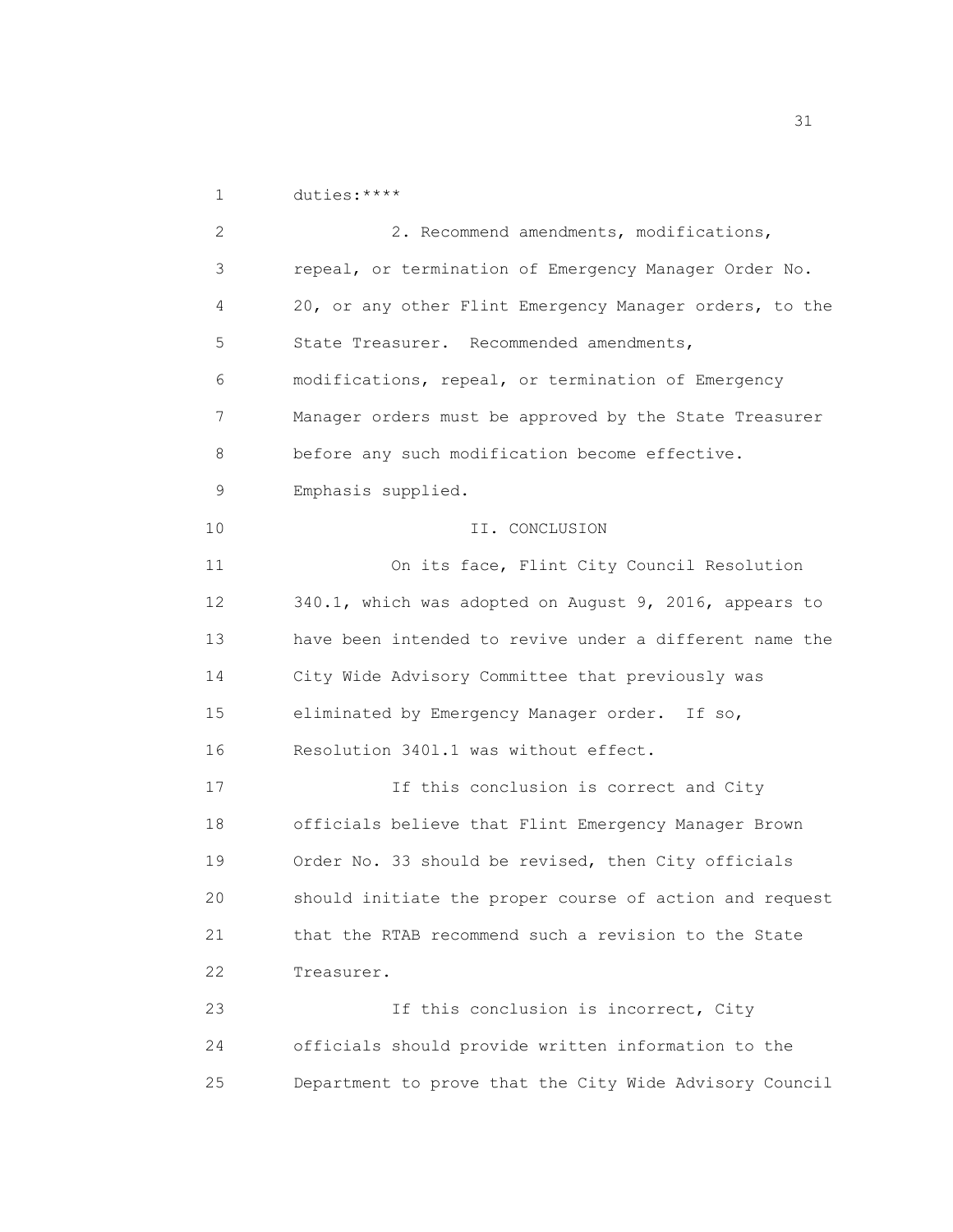1 is an entire distinct body, with entirely distinct 2 duties and responsibilities from those of the former 3 City Wide Advisory Committee. 4 Until this matter is resolved, Resolutions 5 199, 200, 201, 202, 203, 204, and 205, which were 6 adopted by the Flint City Council at its regular 7 meeting on April 24, 2017, shall be held in abeyance. 8 I trust that this information will be of 9 assistance. If I may be of further assistance, let me 10 know. 11 Sincerely, Frederick Headen, Legal Advisor to 12 the State Treasurer" 13 THE CHAIRPERSON: The essence of it is that 14 the City-Wide Advisory Committee was abolished by an EM 15 order on August 8th, 2012. It appears as if City 16 officials tried to reconstitute that body by simply 17 changing the name to City-Wide Advisory Council. 18 There's an appropriate process to go through if City 19 officials wish to, in fact, reconstitute this body but 20 that was not done in this case. 21 And so we are returning those resolutions 22 without any action, which means that the approval of 23 those appointments are void until we receive the 24 additional information requested in the communication 25 from Monday afternoon.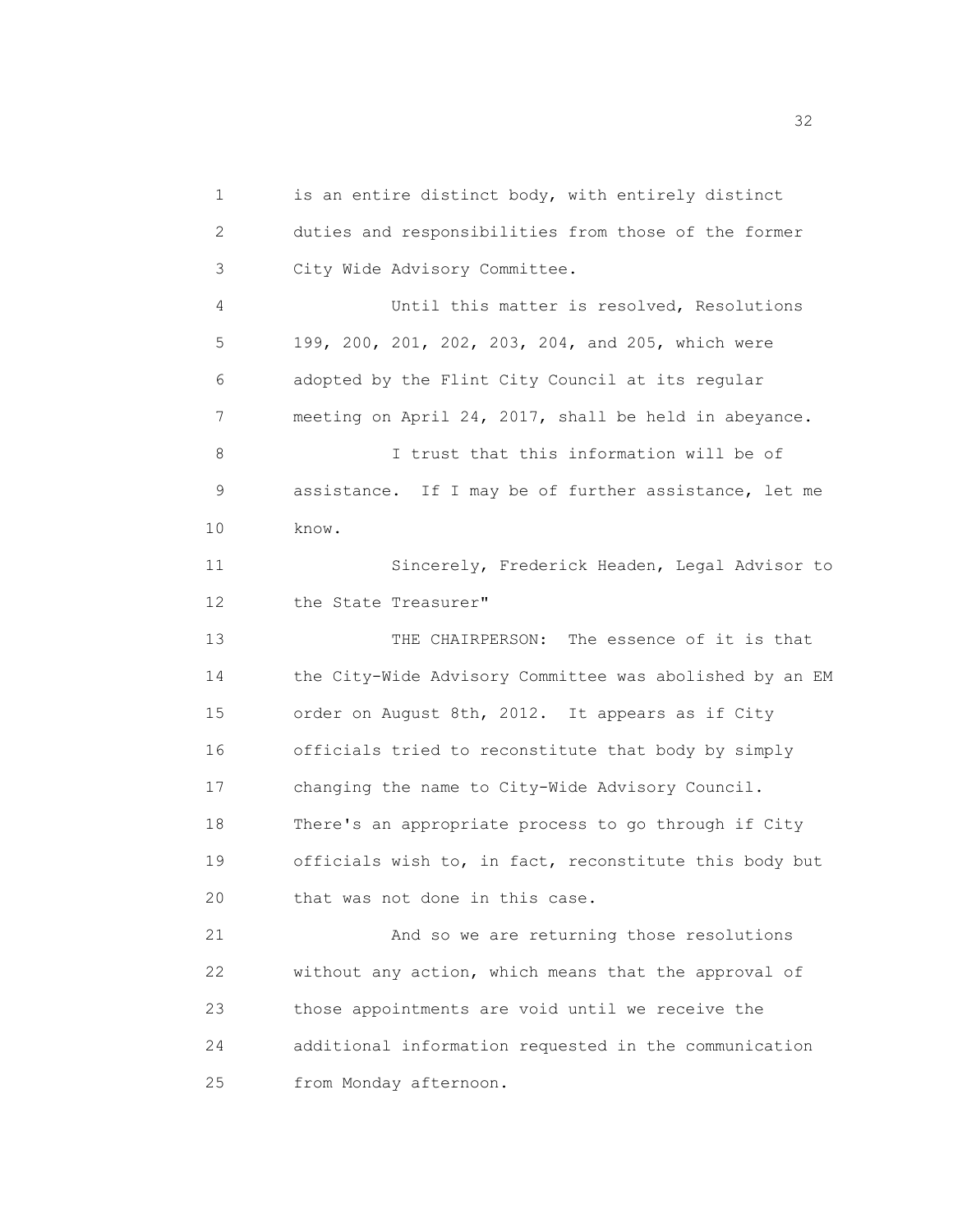1 That, then, brings us to Item C under the 2 agenda, Budget to Actual.

3 Mr. Sabuda.

4 MR. SABUDA: Thank you, Mr. Chair. And good 5 afternoon, Commission Members. What you have before 6 you this afternoon is the Budget to Actual Revenue 7 Expense Report ending March 31, 2017.

8 Everything is on schedule. Everything looks 9 really nice. Revenues are pretty much where they need 10 to be. Expenditures are -- are pretty much where they 11 need to be. Walking through the report, I'll start 12 with the cash, as I always do. Cash in the Q-74 grant 13 fund is in a negative position, however it has 14 increased significantly.

15 And, as I've stated in prior meetings, what 16 happens here is that we front the dollars and then we 17 get reimbursed and we work very hard to get reimbursed. 18 But we try to bring that to a zero or a positive cash 19 balance when it comes to all other remaining funds.

20 Fiscal year is 75 percent complete. And, as 21 I stated earlier, all the funds are looking right on 22 target, as we expected, with the exception of major 23 local streets on the revenue side were lagging a little 24 bit when I first looked at this and did the report back 25 on May -- back in early May.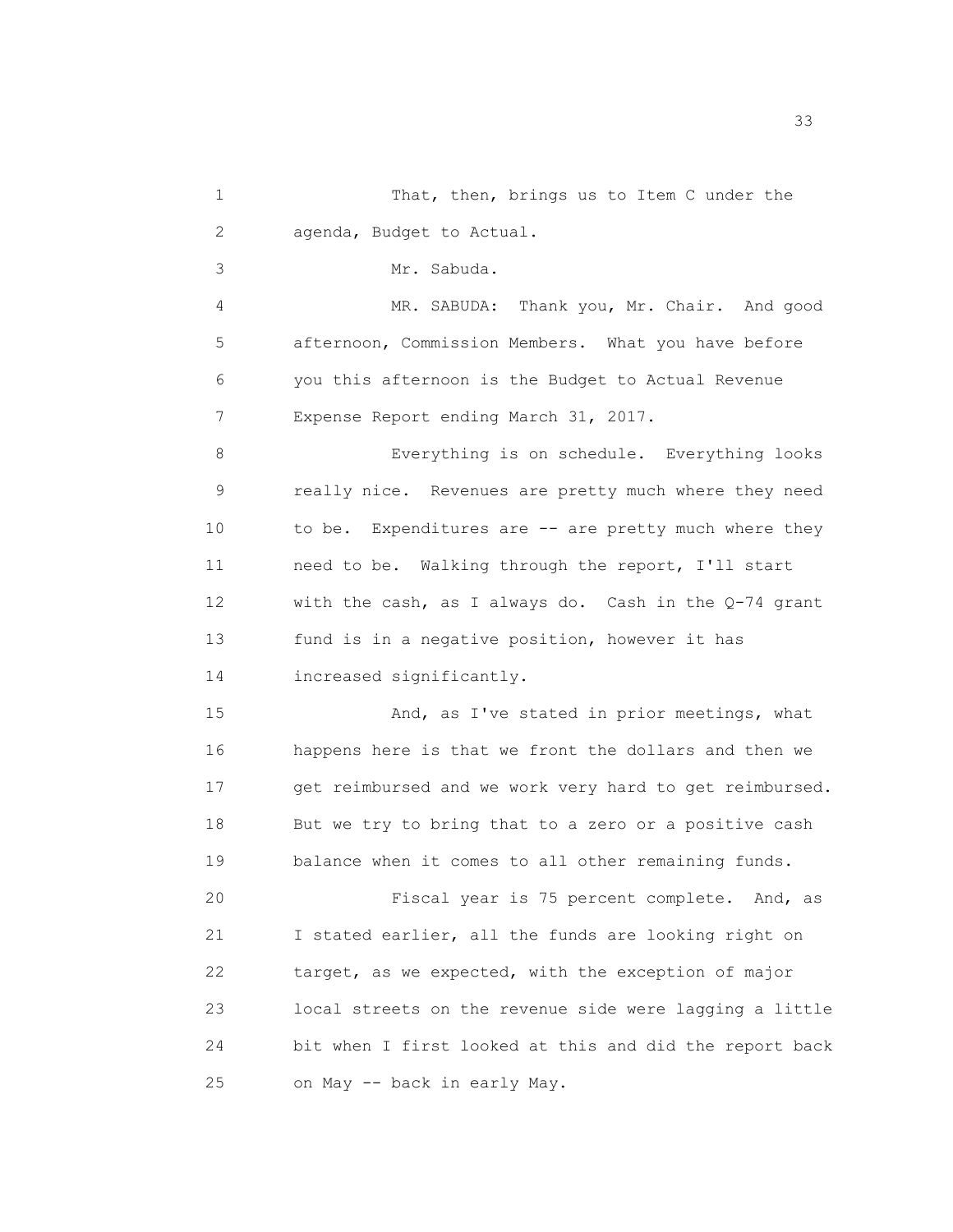1 Looking back now, we have received our 2 January and -- I'm sorry, our February and our March 3 revenue reports. And, when you bring in the February, 4 March revenues, Major Streets is right where it needs 5 to be, at 68 percent collected and local streets is a 6 little lacking at 60 percent collected. 7 Again, it comes down to past taxes and what's 8 in the pocket that the State of Michigan has 9 distributed. But, overall, we're right where we need 10 to be on revenues and expenses for all of our funds. 11 On water collection, our future --12 THE CHAIRPERSON: I'm sorry. But your report 13 reflected, I thought. 14 MR. SABUDA: Go ahead. 15 THE CHAIRPERSON: And this may be 16 year-to-date, that you were about -- you, the City, was 17 about nine points, percentage points, behind in the 18 collection rate, 49 percent versus the expected 58. 19 And it was about what, 22 percentage points behind with 20 respect to local street funds; 36 percent versus 21 58 percent. 22 MR. SABUDA: Right, I was expecting 23 58 percent when I was looking at this early on before 24 our meeting I was expecting 58 percent for major local 25 streets. So, in actuality, when I seen the report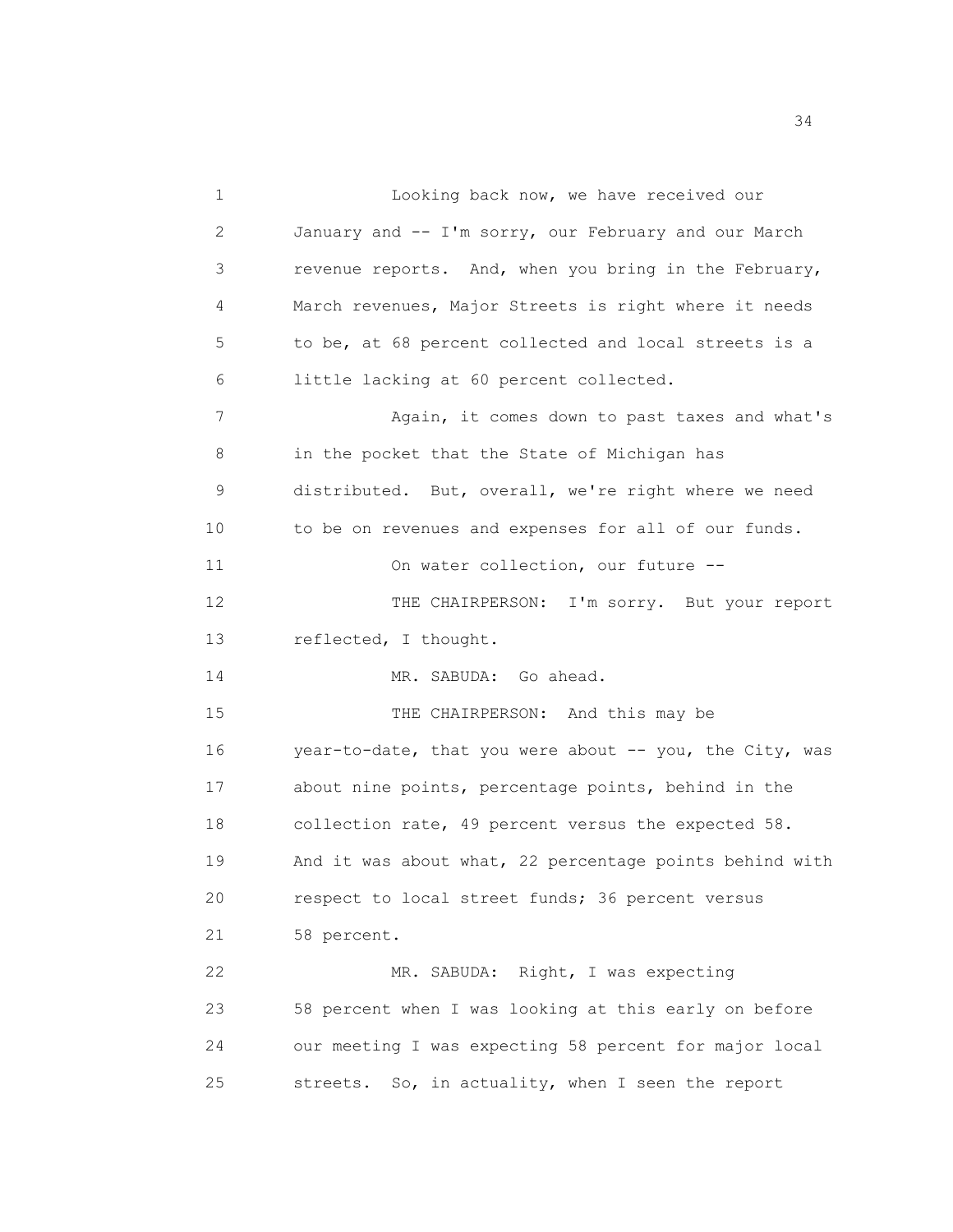1 49 percent of the major street fund revenue was 2 collected and 36 in the local street fund. But we did 3 not have the reported February and March revenues. So, 4 when you factor in February and March revenues, we -- 5 it comes back and we're right where we need to be. 6 THE CHAIRPERSON: I see. 7 MR. SABUDA: Okay. Good point. Thank you 8 for the clarification. 9 Moving forward on the water collection, we 10 are currently right now at a 7 -- on 4-30 of '17 we are 11 at a 77 percent collection rate. That's broken down 12 69 percent of the revenues of residential balances 13 we're collecting and approximately 92 percent of the 14 commercial. 15 Now, remember when -- when I'm looking at 16 this, it's total billed versus total collected. And, 17 when we're collecting, we're collecting on prior 18 balances. So we are in the midst of shutoffs. 19 We have also, in April, issued lien letters, 20 meaning that water balances, water liens, I should say, 21 and with those letters it's a notification that, if 22 someone has a water balance that's six months or more 23 outstanding, we are going to roll that balance to the 24 tax bill if we do not receive payment prior to the 25 development of the tax roll.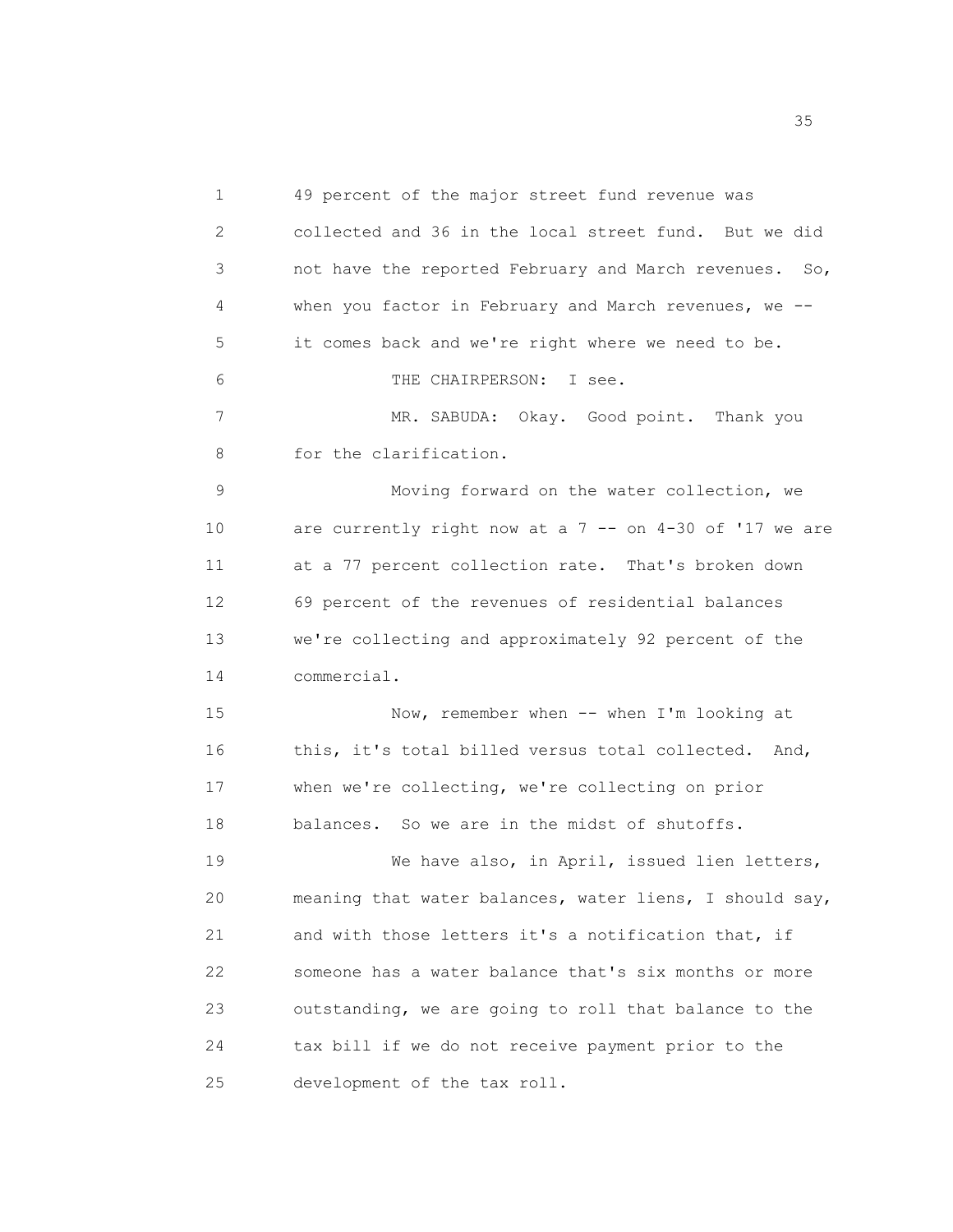1 On the letter, we put May 19th, because it's 2 an administrative deadline. But, if someone wants to 3 come in and pay their water bill on the past due 4 collected up and to the time we develop the tax roll, 5 we'll accept payment. I will say that, again, this is 6 a notice. It's a head's up. And, again, it's on 7 outstanding balances that are six months or older. 8 This would cover a period of 2014, 2015 and 2016 fiscal 9 years. 10 And we've had people come in and pay their 11 liens -- or pay their water balances and remove the 12 liens off of -- remove the potential lien off of their 13 tax bill. Now, if someone doesn't pay their tax bill, 14 what ends up happening -- or excuse me -- doesn't pay 15 their water bill that is six months or older, that 16 balance will go to the tax bill and then the homeowner 17 has the opportunity to pay the water bill on their tax 18 bill at that timeframe. And then, if that doesn't 19 happen, then the tax bill will then be turned over to

21 So there is a -- there is a long process 22 before that water charge becomes a lien and there's 23 plenty of opportunity for the homeowner to pay. 24 Also, in April, the water supply option was 25 recommended by the Mayor late -- late April, which will

20 the County for collection in the subsequent tax year.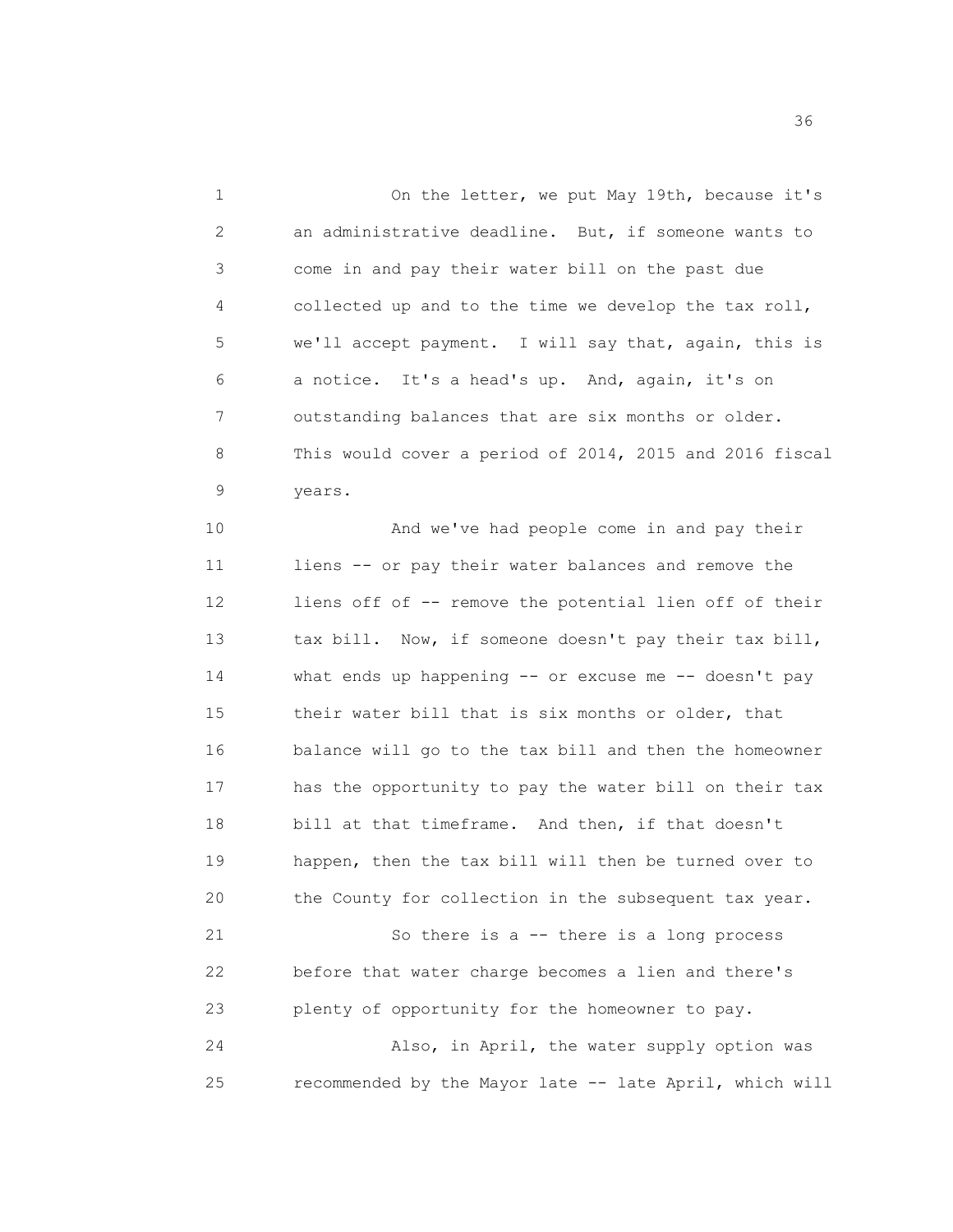1 come back to you in the next report. In essence, we 2 are looking at a Great Lakes Water Authority primary 3 supply within GCDC, or Genesee County backup, and that 4 was based upon various criteria but with that body of 5 John Young engineering team here in Flint. 6 With that, I'll conclude my presentation and 7 open it up for questions, if there are any. 8 THE CHAIRPERSON: Any questions? 9 Mr. Ferguson? 10 MR. FERGUSON: (Shakes head.) 11 MR. SABUDA: Thank you. 12 THE CHAIRPERSON: Mr. Finney? 13 MR. FINNEY: No, no questions from me. 14 THE CHAIRPERSON: Final item is the approval 15 of the resolution -- I believe that's now Resolution 16 227.1. Mr. Cline? 17 MR. CLINE: Yes. This resolution -- I'm 18 going to make sure I got the language correct here 19 so -- is authorizing an amendment to the budget in the 20 amount of \$500,000. And that is Resolution 17225 and 21 then Resolution 170227.1 is the initial onset of a 22 water supply system subordinate lien revenue bonds for 23 the water improvement projects, I believe. So this is 24 an item that was approved by the City Council Monday 25 night. At their advanced request, we are pulling that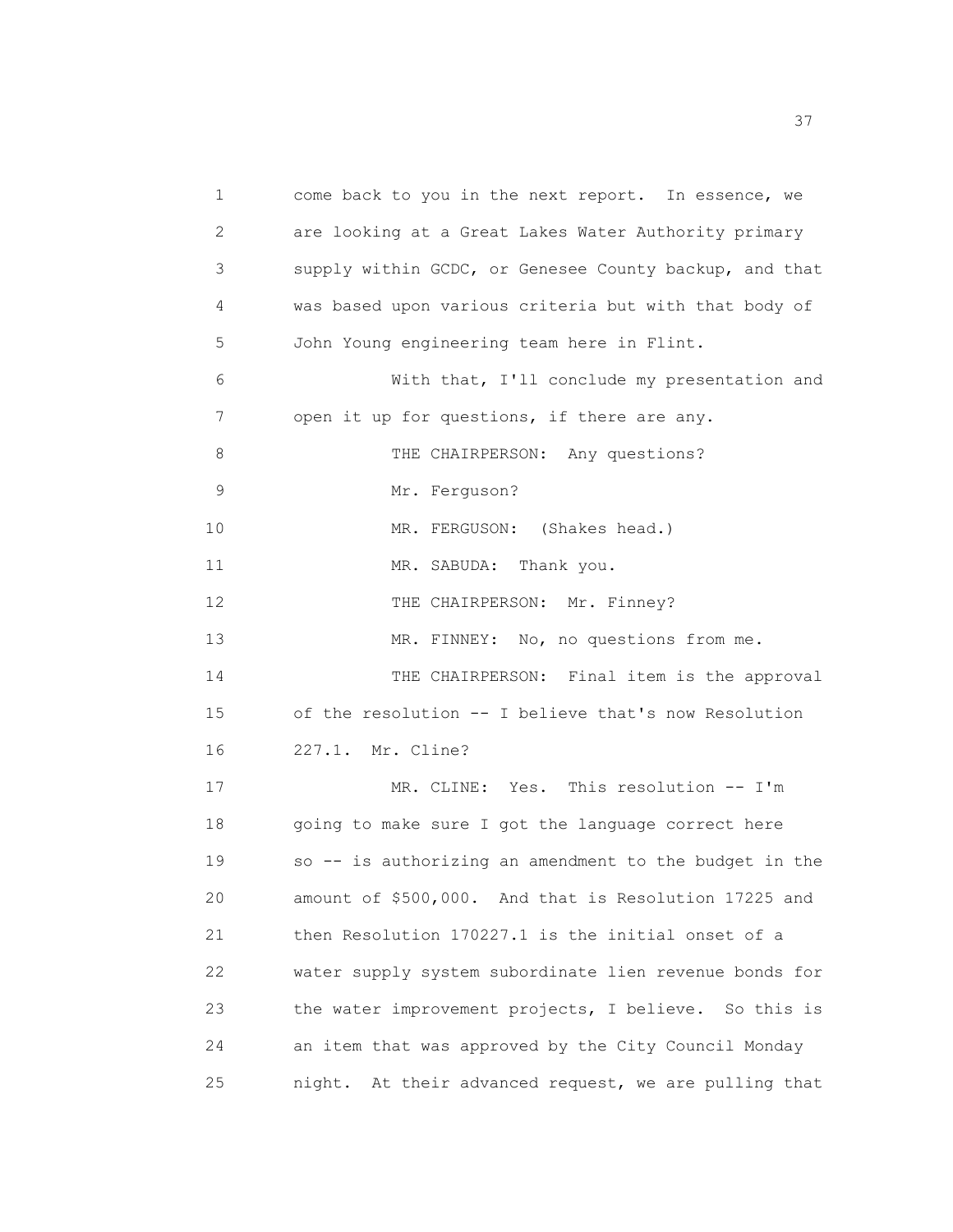1 forward for consideration today.

2 THE CHAIRPERSON: Yes, Mr. Sabuda? 3 MR. SABUDA: Okay. So -- and thank you, 4 Mr. Chair. So, on the last two items, the budget 5 amendment will be coming from the fund balance of the 6 self-insurance funds to fund additional legal costs 7 that are being incurred over and above what was 8 originally appropriated. 9 And then the SRF -- let me explain to you 10 the -- the financing tool there. What is happening is 11 we -- this is dealing with the Wind dollars, the 12 federal Wind program, 120 million. We are drawing our 13 first 40 million on the 120 million. With that, we 14 have to go through the DWRF process and come up with a 15 debt instrument that will give us the \$40 million. 16 THE CHAIRPERSON: And, for purposes of the 17 record, DWRF is Drinking Water Revolving Fund? 18 MR. SABUDA: Thank you. Yes, it is. Thank 19 you, Mr. Chair, Drinking Water Revolving Fund. Now, 20 what ends up happening here is we will draw the 21 \$40 million on an installment basis, as we need it and 22 then that loan will -- or that amount of money to be --23 that is given to us will immediately be forgiven in 24 payment. That's how this is structured. So there will 25 be no interest, there would be no pay back on -- on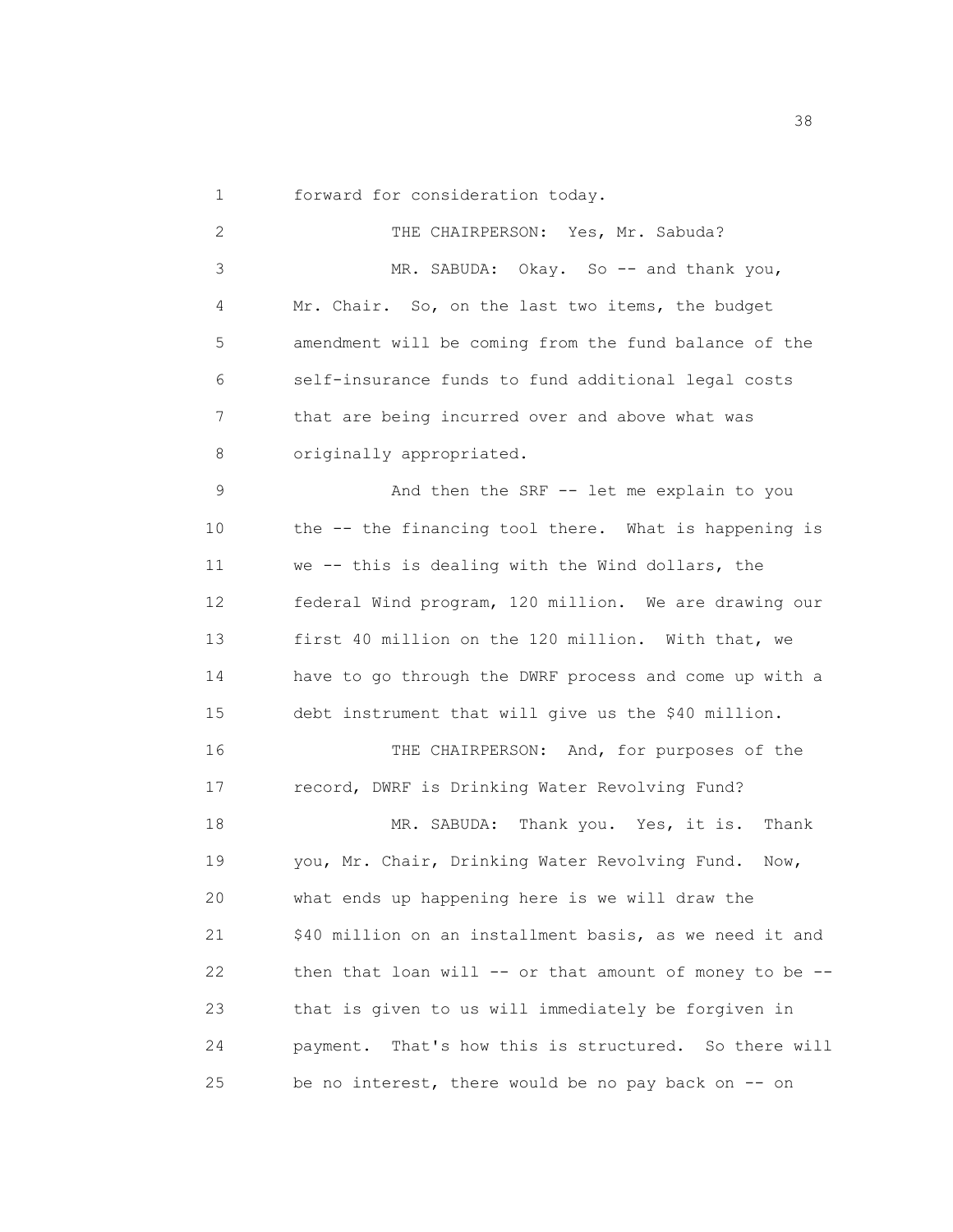1 whatever we draw. We can draw up to \$40 million. 2 And, on this project, we have multiple pots 3 of dollars so it's unlikely that we will draw the full 4 40 million but we need to make sure that we have enough 5 dollars on hand to fulfill the need to replace 6,000 6 lead service lines. 7 So, again, it's a debt instrument, however, 8 when we draw, the dollar values are immediately 9 forgiven. Thank you. 10 THE CHAIRPERSON: Is there a motion regarding 11 these two resolutions, that they be --12 MR. FERGUSON: So moved. 13 THE CHAIRPERSON: -- approved? 14 Is there support? 15 MR. FINNEY: Support. 16 THE CHAIRPERSON: Ouestions? 17 Those in favor of the motion, please say 18 "aye". 19 BOARD MEMBERS: Aye. 20 THE CHAIRPERSON: Opposed? 21 Motion is adopted. Public comment. 22 Mr. Cline? 23 MR. CLINE: I have three individuals that 24 have signed up for public comment and we'll begin today 25 with R.L. Mitchell.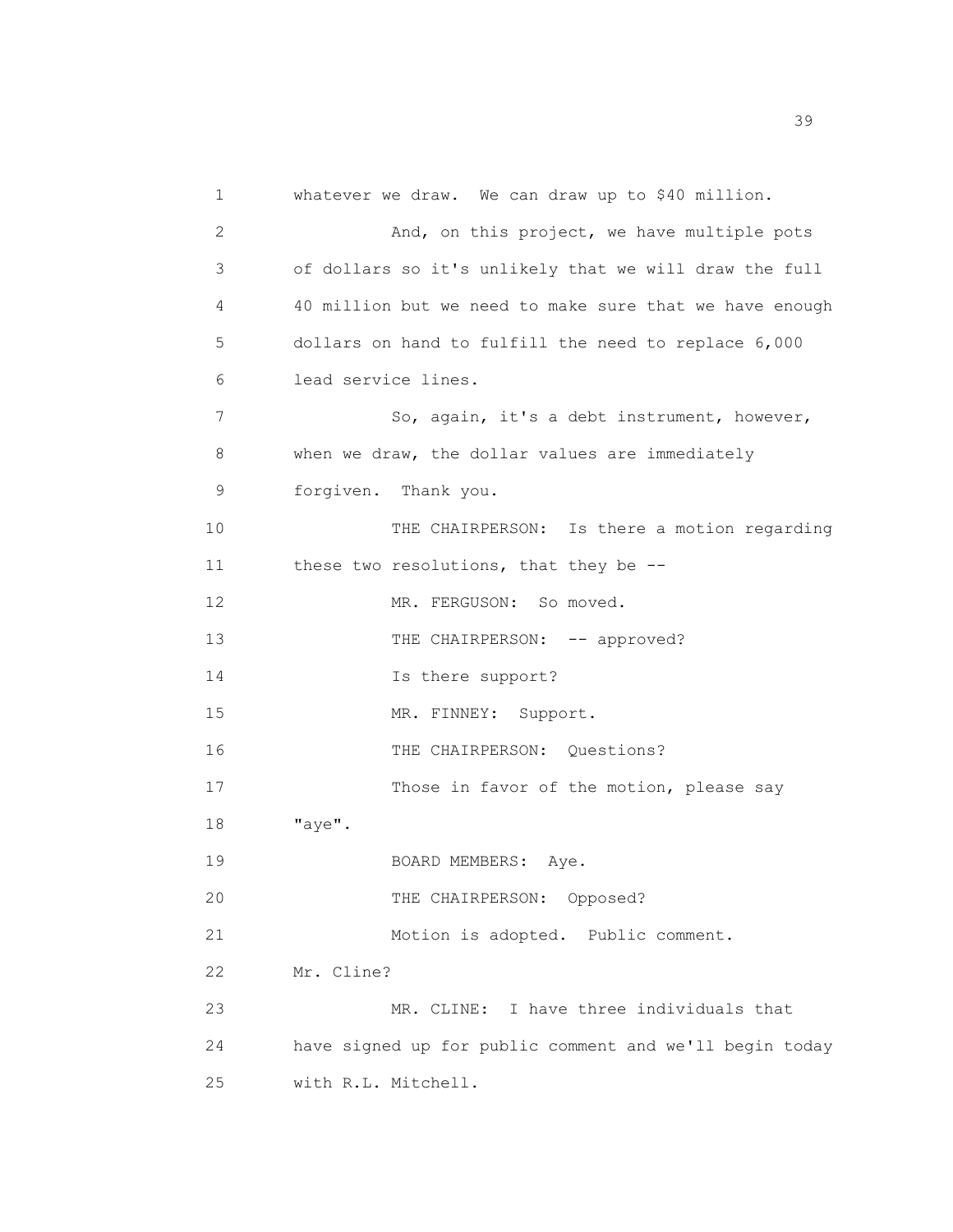1 MR. MITCHELL: Good evening RTAB, 2 Mr. Frederick. We, the peoples of Flint, hope that you 3 don't retire like Michael Townsend did before this 4 situation is over with. 5 And Michael, stay on board, too, until this 6 stuff is over with. And we are 45 percent finished 7 with this City, thanks to Mr. Sabuda over there, 8 77 percent, like he said. 9 But we, the people, would like for you to 10 really stay tuned until the finish of this situation, 11 even though the Mayor had vetoed, you know what's 12 happening. But we appreciate what Mr. Sabuda had done 13 for the City so far. 14 THE CHAIRPERSON: Thank you. 15 MR. CLINE: Second individual is Mark White. 16 MR. WHITE: Hi. Mark White. I was a City 17 employee for about 25 years. I shut 18 people's water 18 off in one day and we are running a water fund deficit 19 of about 49 percent revenue theft by people stealing 20 City of Flint water, which has increased some 21 35 percent, last time I read in the media, about a year 22 ago. 23 Turn the water off. I know it's hard during 24 a recall of a Mayor to send out people to do that. But 25 somebody in this state or this government, local or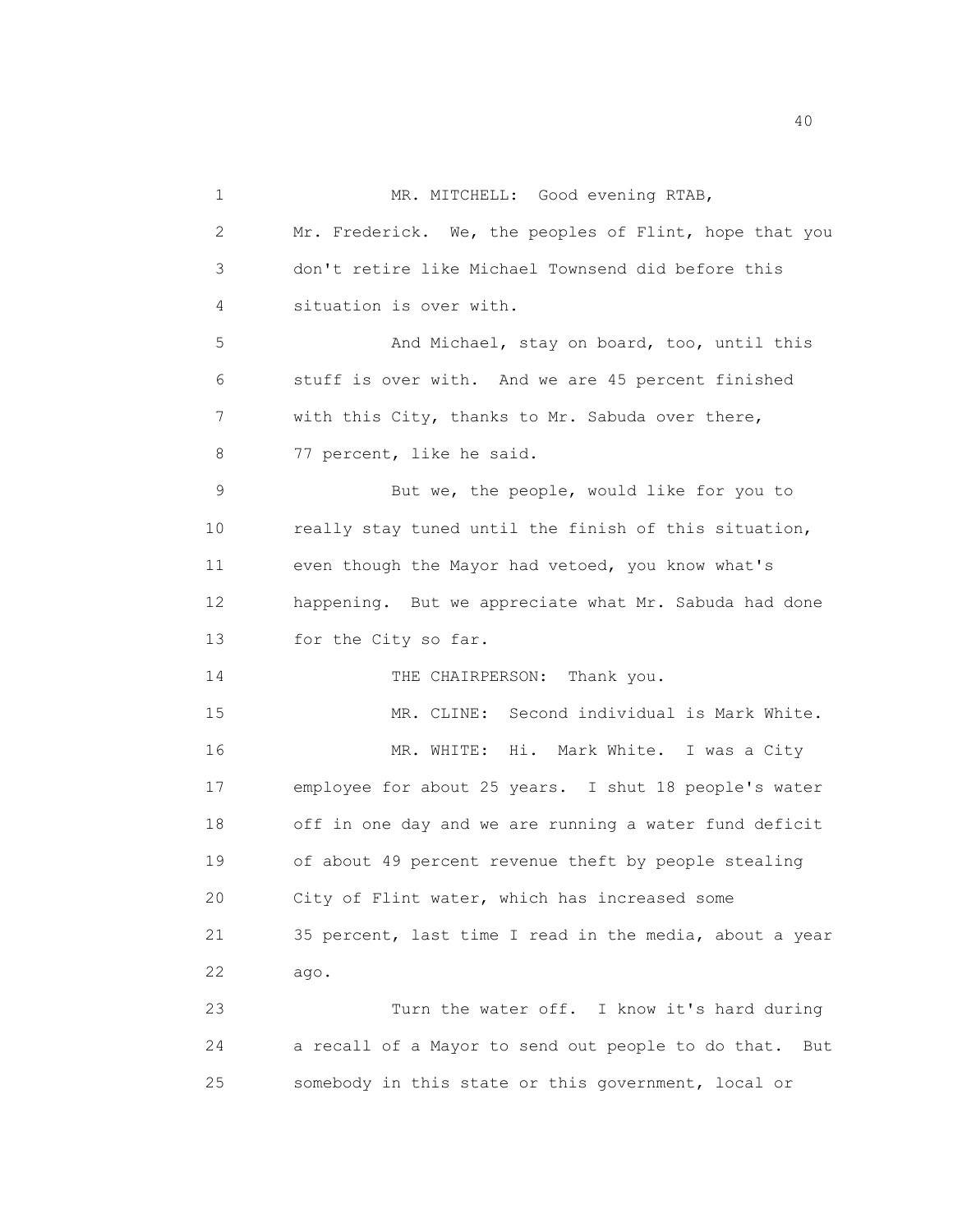1 County or State, should start taking some

2 responsibility.

3 Also, I'm here for underfunding my pension. 4 It's totally immoral that a \$42 million bill be given 5 to the City of Flint and the City of Flint -- for MERS, 6 the City of Flint and who the powers at be agree to pay 7 22 million for five years each year and making a 8 \$50 million payment due in approximately 2022.

9 It's laymen terms, what I get from the media, 10 the Internet, it's simple to do the math. That's 11 totally unethical. And a proposal, I ask this Board 12 and the powers to be to block the proposals for the 13 City Charter revision, especially the one that would 14 require that all City employees be fully funded.

15 In other words, you go take it to a complete 16 contradiction of the State of Michigan Constitution 17 that says my pension must be funded. You can only 18 split a dollar so many ways. I went many years without 19 a raise. All six city contracts come up for 20 negotiation this year, this year, the year you under 21 funded my pension, just this year alone, \$20 million.

22 You promised to do it. By Council 23 resolution, underfunded another \$20 million for the 24 next five years. And so, you know, the money's there. 25 Things can be done without bankruptcy but I do not see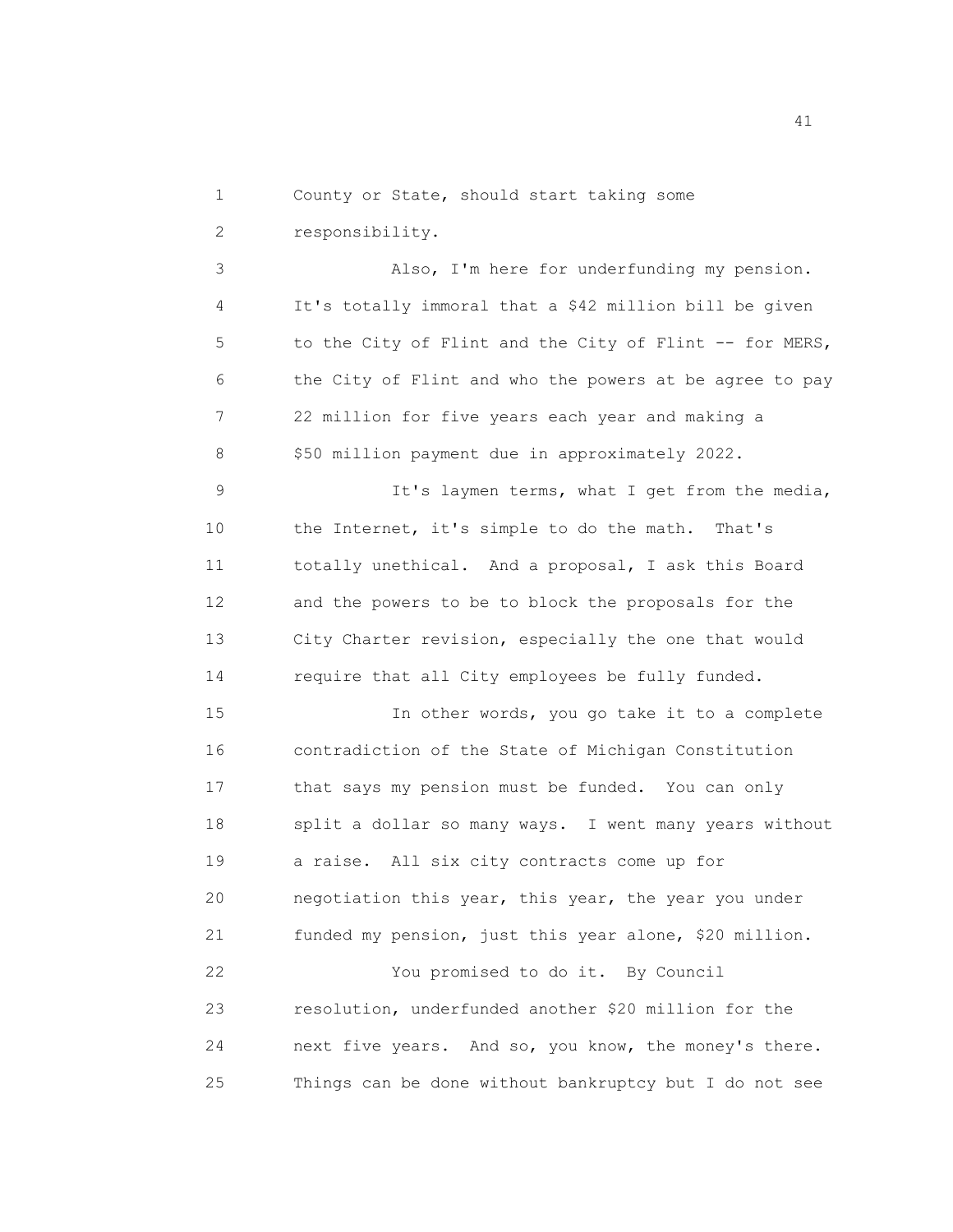1 the will or the willpower or the knowledge. 2 And this is just another example of why, when 3 we have people reading the City Charter, they -- with 4 little experience, they want a new City Charter. They 5 don't know what they're doing. 6 THE CHAIRPERSON: Thank you, Mr. White. 7 Mr. Cline. 8 MR. CLINE: Final individual, James Dousche? 9 No? 10 He obviously left. That's all. 11 THE CHAIRPERSON: Anyone else? 12 MR. CLINE: That's it. 13 THE CHAIRPERSON: Unless there is a special 14 meeting of the RTAB yet this month, this will be likely 15 Mr. Finney's final meeting. As some of you may already 16 know, Mr. Finney has accepted a position in Florida, 17 which I believe starts next month. And so I want to 18 take this opportunity, while he is still on the phone, 19 to thank him for his service on this board and his 20 commitment to everything that we've been able to do 21 over the last year or so that Mr. Finney has been part 22 of this RTAB. 23 And I also want to wish him the very best on 24 his new endeavor in, I believe, Miami-Dade County, 25 Florida.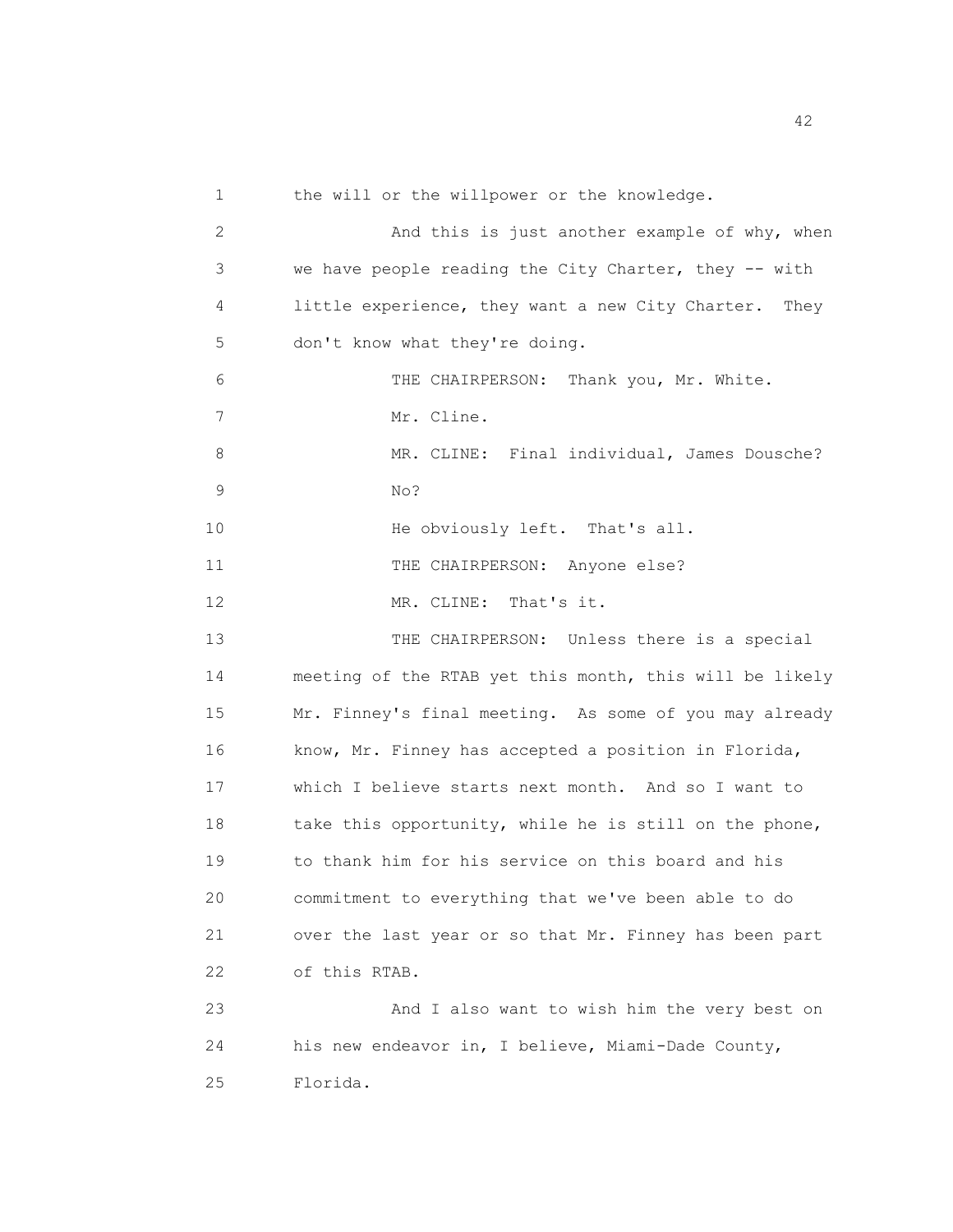| 1    | MR. FINNEY: Oh, thank you so much. I really           |
|------|-------------------------------------------------------|
| 2    | appreciate the kind words. It really has been my      |
| 3    | sincere honor to support the residents of the City of |
| 4    | Flint and, obviously, my hometown. So I appreciate    |
| 5    | everything. Hopefully, my efforts have contributed in |
| 6    | a favorable way.                                      |
| 7    | THE CHAIRPERSON: Thank you.                           |
| 8    | I believe there is no further business and            |
| 9    | so, without objection, we stand adjourned.            |
| $10$ | (Meeting was concluded at 2:53 p.m.)                  |
| 11   | $\star$<br>$\star$<br>$\star$                         |
| 12   |                                                       |
| 13   |                                                       |
| 14   |                                                       |
| 15   |                                                       |
| 16   |                                                       |
| 17   |                                                       |
| 18   |                                                       |
| 19   |                                                       |
| 20   |                                                       |
| 21   |                                                       |
| 22   |                                                       |
| 23   |                                                       |
| 24   |                                                       |
| 25   |                                                       |